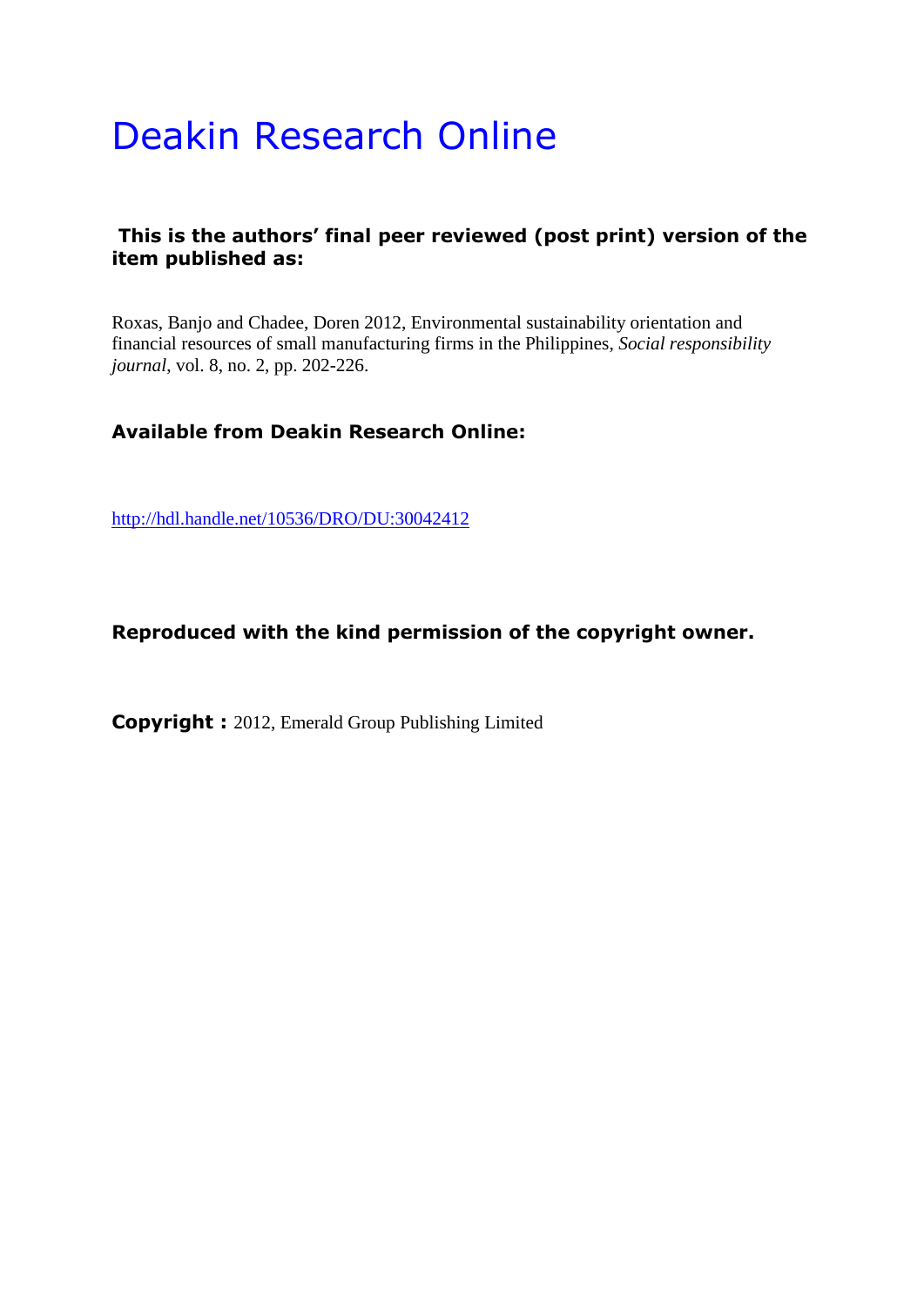# **Environmental sustainability orientation and financial resources of small manufacturing firms in the Philippines**

# **The Authors**

**Banjo Roxas,** *Research Fellow in the School of Management and Marketing, University of Southern Queensland, Toowoomba, Australia*

**Doren Chadee,** *Professor of Management in the School of Management and Marketing, Deakin University, Melbourne, Australia*

# **Acknowledgements**

The authors are grateful to the two anonymous reviewers for their insightful comments, which greatly improved the quality of the article. The authors, however, bear sole responsibility for any error or omission.

# **Abstract**

**Purpose** – This study aims to challenge the conventional view that resources determine the extent of the environmental sustainability orientation (ESO) of small firms in a developing Southeast Asian country context. First, this study attempts to develop a measurement model of ESO of small firms in the manufacturing sector in the Philippines. Second, the study explores the impact of the financial resources on the ESO of firms.

**Design/methodology/approach** – The study uses survey data from 166 small manufacturing firms in three Philippine cities. Multiple regression modelling is used to estimate the relationships between firm resources and ESO.

**Findings** – The results indicate that ESO is a multi-dimensional construct with three facets – i.e. awareness of, actions for, and appreciation of environmental sustainability. The empirical evidence does not support the conventional firm resources-ESO proposition.

**Research limitations/implications** – A proactive ESO is not necessarily beyond the reach of resource-constrained small firms. The generalisability of the findings, however, is limited to small manufacturing firms in The Philippines.

**Practical implications** – This study informs owner-managers of small firms that a proactive ESO does not largely depend on financial resources. Government policies and programs to encourage small firms to become sustainable should focus not just on financial forms of assistance.

**Originality/value** – To date, this is the only Philippines-based study and one of the scarce small firm-focused studies that examine the proposition that small firms are unable to pursue a proactive ESO due to resource constraints.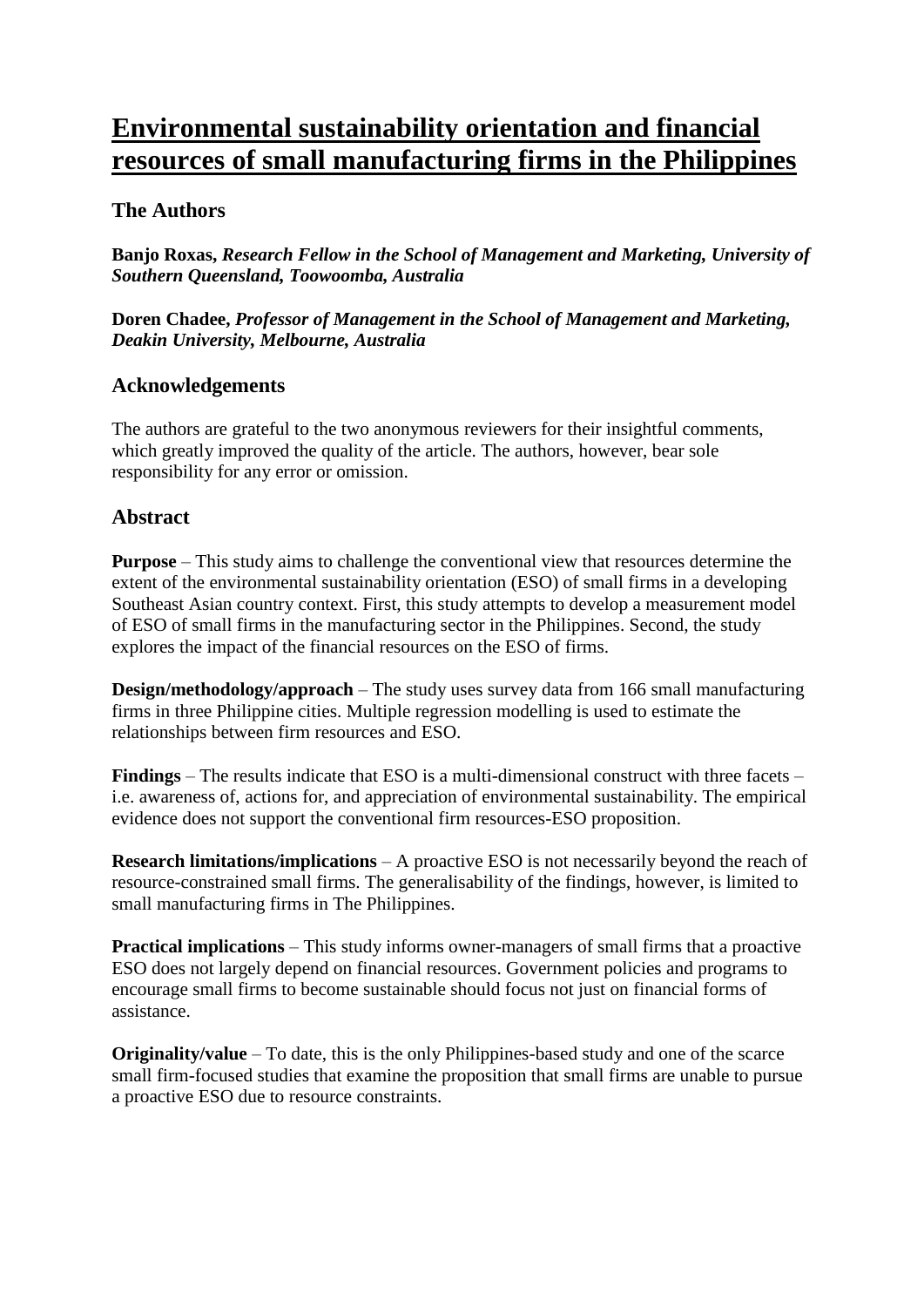# **Keyword(s):**

Environmental sustainability orientation; Small firms; Small business; Manufacturing firms; Small to medium-sized enterprises; Philippines.

#### **Introduction**

Environmental sustainability has become one of the widely discussed issues in the literature on corporate responsibility and business ethics in recent years. A popular view is that business firms are expected to have a triple bottom line approach [\(Elkington, 1994\)](http://www.emeraldinsight.com/journals.htm?issn=1747-1117&volume=8&issue=2&articleid=17036391&show=html#idb28) in the conduct of business [\(Kleine and Hauff, 2009;](http://www.emeraldinsight.com/journals.htm?issn=1747-1117&volume=8&issue=2&articleid=17036391&show=html#idb45) [Zwetsloot and van Marrewijk, 2004;](http://www.emeraldinsight.com/journals.htm?issn=1747-1117&volume=8&issue=2&articleid=17036391&show=html#idb86) [Luken and](http://www.emeraldinsight.com/journals.htm?issn=1747-1117&volume=8&issue=2&articleid=17036391&show=html#idb52)  [Stares, 2005\)](http://www.emeraldinsight.com/journals.htm?issn=1747-1117&volume=8&issue=2&articleid=17036391&show=html#idb52) in order to become sustainable in the long run. While sustainability in business has many forms, the current study focuses on one important aspect of the triple bottom line approach to sustainability which is the firm's responsibility towards the ecological or natural environment. The triple bottom line approach suggests that firms need to incorporate into their overall strategic agenda not just the economic gains but also the environmental dimensions of business [\(Masurel, 2007;](http://www.emeraldinsight.com/journals.htm?issn=1747-1117&volume=8&issue=2&articleid=17036391&show=html#idb55) [Zwetsloot and van Marrewijk, 2004\)](http://www.emeraldinsight.com/journals.htm?issn=1747-1117&volume=8&issue=2&articleid=17036391&show=html#idb86).

Nowadays, firms are either mandated by law or encouraged to adapt measures that can either reduce the negative impact of their economic activities on the natural environment or contribute to environmental preservation or re-generation [\(Fraj-Andres](http://www.emeraldinsight.com/journals.htm?issn=1747-1117&volume=8&issue=2&articleid=17036391&show=html#idb31) *et al.*, 2009; [Martin-](http://www.emeraldinsight.com/journals.htm?issn=1747-1117&volume=8&issue=2&articleid=17036391&show=html#idb54)Tapia *et al.*[, 2010;](http://www.emeraldinsight.com/journals.htm?issn=1747-1117&volume=8&issue=2&articleid=17036391&show=html#idb54) [Kuckertz and Wagner, 2010\)](http://www.emeraldinsight.com/journals.htm?issn=1747-1117&volume=8&issue=2&articleid=17036391&show=html#idb46). Firms are therefore, encouraged to develop and nurture their environmental sustainability orientation (ESO) which in this study is being referred to as the firm's overall proactive strategic stance towards the integration of sustainable natural environmental management practices into their core business operations. The firm's ESO propels the firm in adopting and implementing business practices that avoid or minimise the firm's negative impact on the natural environment and proactively contribute to natural environmental management.

While there is a plethora of studies on how large and multinational firms demonstrate their commitment towards the triple bottom line approach to sustainability in business, little is known about how small firms demonstrate their strategic orientation towards natural environmental sustainability [\(Dangelico and Pujari, 2010;](http://www.emeraldinsight.com/journals.htm?issn=1747-1117&volume=8&issue=2&articleid=17036391&show=html#idb25) [Martin-Tapia](http://www.emeraldinsight.com/journals.htm?issn=1747-1117&volume=8&issue=2&articleid=17036391&show=html#idb54) *et al.*, 2010; [Kuckertz and Wagner, 2010;](http://www.emeraldinsight.com/journals.htm?issn=1747-1117&volume=8&issue=2&articleid=17036391&show=html#idb46) [Lee and Klassen, 2008;](http://www.emeraldinsight.com/journals.htm?issn=1747-1117&volume=8&issue=2&articleid=17036391&show=html#idb48) [Perrini](http://www.emeraldinsight.com/journals.htm?issn=1747-1117&volume=8&issue=2&articleid=17036391&show=html#idb65) *et al.*, 2007). Previous studies tend to be conceptual or theoretical in their investigation of how and why small firms develop and demonstrate their ESO [\(Kuckertz and Wagner, 2010;](http://www.emeraldinsight.com/journals.htm?issn=1747-1117&volume=8&issue=2&articleid=17036391&show=html#idb46) [Linnenluecke and Griffiths, 2010;](http://www.emeraldinsight.com/journals.htm?issn=1747-1117&volume=8&issue=2&articleid=17036391&show=html#idb51) [van Marrewijk and Werre, 2003\)](http://www.emeraldinsight.com/journals.htm?issn=1747-1117&volume=8&issue=2&articleid=17036391&show=html#idb79). There is no study to date that attempts to measure empirically the ESO of small firms in a developing country setting. Small firms such as small and medium-sized enterprises (SMEs) comprise a large majority of firms in all economies across the globe, particularly in emerging economies, and have significant contributions to economic activities [\(Udayasankar, 2007\)](http://www.emeraldinsight.com/journals.htm?issn=1747-1117&volume=8&issue=2&articleid=17036391&show=html#idb76). It is important to determine how well small firms respond to the imperatives of becoming environmentally sustainable businesses, as many firms remain confused about whether and how to internalise natural environmental considerations into their core business operations [\(Roy and Therin, 2008;](http://www.emeraldinsight.com/journals.htm?issn=1747-1117&volume=8&issue=2&articleid=17036391&show=html#idb70) [Udayasankar, 2007;](http://www.emeraldinsight.com/journals.htm?issn=1747-1117&volume=8&issue=2&articleid=17036391&show=html#idb76) [Russo and Perrini, 2010\)](http://www.emeraldinsight.com/journals.htm?issn=1747-1117&volume=8&issue=2&articleid=17036391&show=html#idb71).

One plausible explanation on why small firms are viewed as generally unable to develop and maintain their ESO is lack of resources. This argument is enshrined in the resource-based view of the firm (RBV), which highlights the critical role of various types of resources in the firm's overall strategic orientation and configuration in order to develop its competitive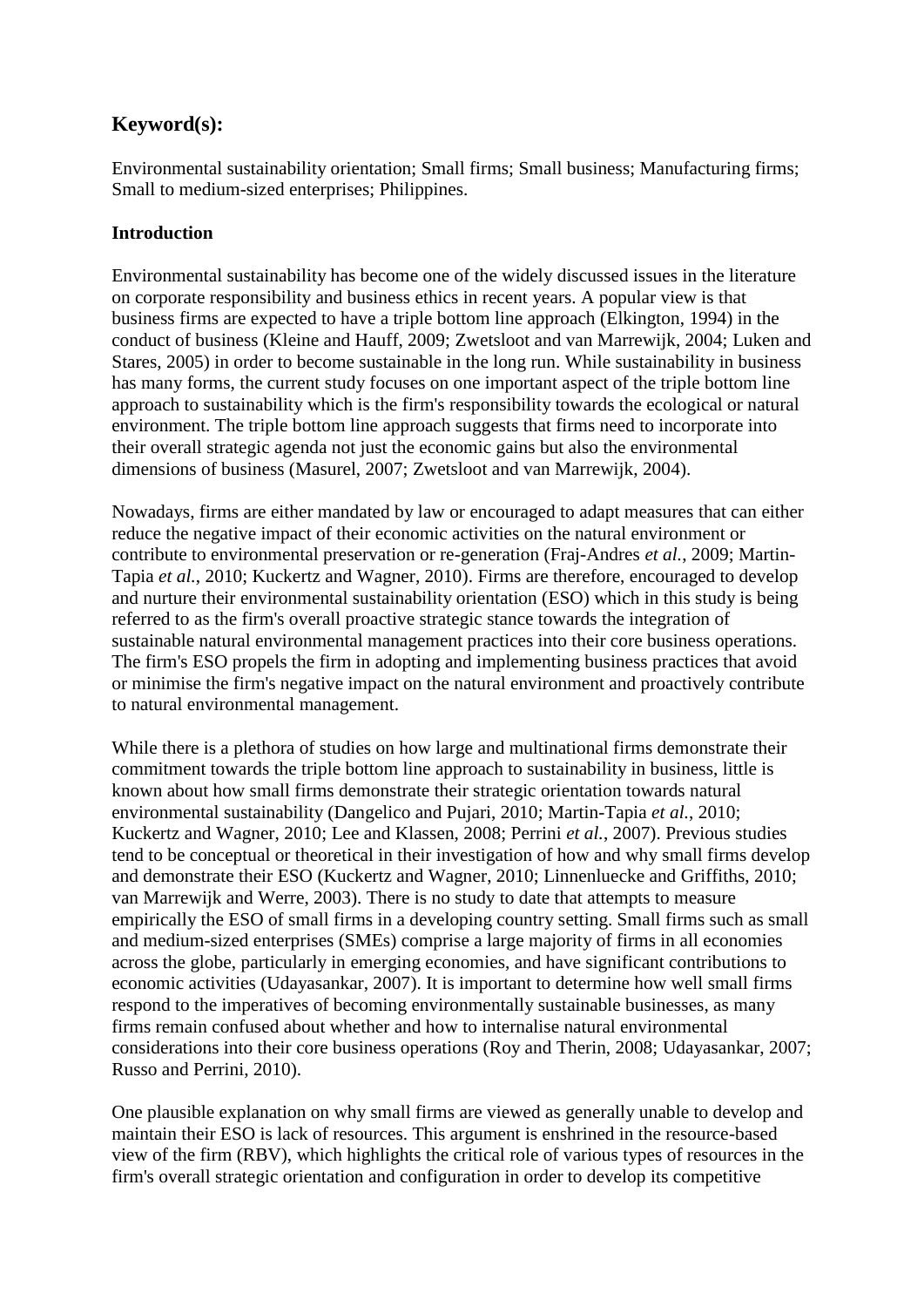advantage and achieve better performance [\(Barney, 1991;](http://www.emeraldinsight.com/journals.htm?issn=1747-1117&volume=8&issue=2&articleid=17036391&show=html#idb12) [Wernerfelt, 1984;](http://www.emeraldinsight.com/journals.htm?issn=1747-1117&volume=8&issue=2&articleid=17036391&show=html#idb83) [Grant, 1991\)](http://www.emeraldinsight.com/journals.htm?issn=1747-1117&volume=8&issue=2&articleid=17036391&show=html#idb36). A resource-constrained firm is unlikely to integrate environmental sustainability measures and become proactive in its strategic stance towards natural environmental sustainability if it can barely meet its resource needs to remain economically viable. Given the universal view that small firms do not have as many resources as large, multinational firms, the general assumption suggests that small firms such as SMEs have very low levels of ESO relative to larger firms. This would probably explain the scarcity of small firm-focused research on sustainability topics that focus on why some firms pay attention to the environment whereas others do not [\(Gadenne](http://www.emeraldinsight.com/journals.htm?issn=1747-1117&volume=8&issue=2&articleid=17036391&show=html#idb33) *et al.*, 2009; [Jamali](http://www.emeraldinsight.com/journals.htm?issn=1747-1117&volume=8&issue=2&articleid=17036391&show=html#idb38) *et al.*, 2009).

The present study attempts to address the research gaps discussed above by exploring the extent of ESO of small firms in The Philippines, one of the developing economies in the Asian region. Small firms play a significant and central role not only in the economic development of The Philippines but also in the national campaign to minimise the negative impact of socio-economic activities on the natural environment. The study focuses on the overall strategic orientation of the firm towards one specific aspect of the triple bottom approach to sustainability, which is on natural environmental sustainability. The aims of this exploratory study are two-fold. First, the study will identify the various business activities that demonstrate the strategic orientation of small firms towards avoidance or minimisation of the negative impact of business on the natural environment and protection and regeneration of the natural environment. Second, the study will determine the impact of financial resources on the ESO of firms.

The paper begins with an overview of environmental sustainability in the context of small firms. This is followed by a conceptual discussion of ESO. The paper then presents a discussion of the propositions on the role of resources on the firm's ESO, followed by a discussion of the results of the empirical study. Finally, the paper concludes by discussing the implications of the study and identifying specific directions for future research.

#### **Small firms and environmental sustainability**

The concept of "environmental sustainability" is now at the forefront of debates on how businesses can exercise their corporate responsibility in the midst of natural environmental issues on a global scale [\(Kleine and Hauff, 2009;](http://www.emeraldinsight.com/journals.htm?issn=1747-1117&volume=8&issue=2&articleid=17036391&show=html#idb45) [Dangelico and Pujari, 2010;](http://www.emeraldinsight.com/journals.htm?issn=1747-1117&volume=8&issue=2&articleid=17036391&show=html#idb25) [Agarwala,](http://www.emeraldinsight.com/journals.htm?issn=1747-1117&volume=8&issue=2&articleid=17036391&show=html#idb2)  [1993\)](http://www.emeraldinsight.com/journals.htm?issn=1747-1117&volume=8&issue=2&articleid=17036391&show=html#idb2). Popular discussions and audio-visual presentations of the presumed causes and doomsday-like effects of climate change, for example, have reinforced the importance of environmental sustainability not just in business activities, but in all human endeavours. In 1987, the United Nations' World Commission on Environment and Development — also known as the Brundtland Commission – issued its report on the imperatives of sustainability and sustainable development. The report defines sustainable development as "development that meets the needs of the present without compromising the ability of future generations to meet their own needs" [\(Brundtland Commission, 1987,](http://www.emeraldinsight.com/journals.htm?issn=1747-1117&volume=8&issue=2&articleid=17036391&show=html#idb19) p. 54). Since then, sustainable development and sustainability have become prominent concepts in the business literature [\(Evans and Sawyer, 2010;](http://www.emeraldinsight.com/journals.htm?issn=1747-1117&volume=8&issue=2&articleid=17036391&show=html#idb29) [Bos-Brouwers, 2010\)](http://www.emeraldinsight.com/journals.htm?issn=1747-1117&volume=8&issue=2&articleid=17036391&show=html#idb17). [Tilley and Fuller \(2000\)](http://www.emeraldinsight.com/journals.htm?issn=1747-1117&volume=8&issue=2&articleid=17036391&show=html#idb75) noted that environmental sustainability has become ever more important for the business sector as a way of transcending the conflicts between economic imperatives and environmental goals, thereby acting as a catalyst in transforming business activities to be less damaging to the natural environment.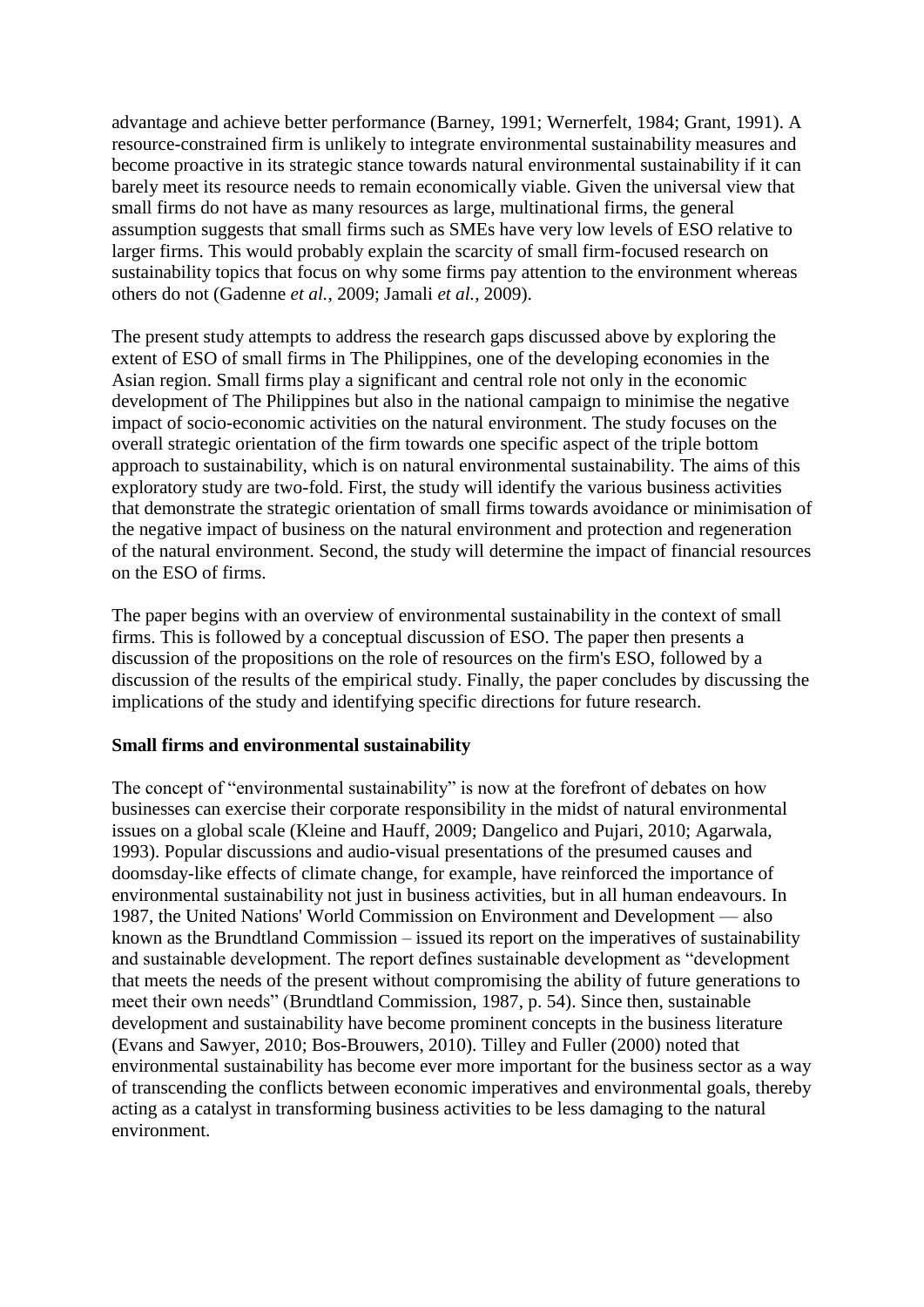The triple bottom line approach to sustainability in business [\(Elkington, 1994\)](http://www.emeraldinsight.com/journals.htm?issn=1747-1117&volume=8&issue=2&articleid=17036391&show=html#idb28) is one of the widely accepted frameworks to understand the role of business in sustainability and sustainable development. The triple bottom line approach explains that firms need to pay attention to the economic, ecological and social aspects of business if they must be sustainable in the long run [\(Elkington, 1994\)](http://www.emeraldinsight.com/journals.htm?issn=1747-1117&volume=8&issue=2&articleid=17036391&show=html#idb28). Economic sustainability refers to the responsibility of the firm to generate profit to maintain its viability as an enterprise. Social sustainability refers to the need to address the different expectations of various stakeholders. Finally, environmental sustainability, which is the main focus of the current study, refers to the need for firms to manage the ecological or natural environmental impact of their business [\(Elkington, 1994\)](http://www.emeraldinsight.com/journals.htm?issn=1747-1117&volume=8&issue=2&articleid=17036391&show=html#idb28).

Adoption of the triple bottom line approach suggests that businesses regardless of size have to face the additional pressure to become environment-friendly in all aspects of their operation [\(Alcaniz](http://www.emeraldinsight.com/journals.htm?issn=1747-1117&volume=8&issue=2&articleid=17036391&show=html#idb3) *et al.*, 2010; [Agarwala, 1993\)](http://www.emeraldinsight.com/journals.htm?issn=1747-1117&volume=8&issue=2&articleid=17036391&show=html#idb2). They need to demonstrate that they have a system in place to minimise or mitigate the negative externalities that come from their economic activities [\(Fraj-Andres](http://www.emeraldinsight.com/journals.htm?issn=1747-1117&volume=8&issue=2&articleid=17036391&show=html#idb31) *et al.*, 2009). Firms need to make their business activities more sustainable as a manifestation of their overall orientation towards protecting the natural environment. This, however, may not be a straightforward undertaking as previous research suggests that many firms are still confused about whether and how to integrate environmental considerations into their mainstream business activities [\(Roy and Therin, 2008\)](http://www.emeraldinsight.com/journals.htm?issn=1747-1117&volume=8&issue=2&articleid=17036391&show=html#idb70). There is a plethora of studies on how large, multinational companies implement environmental sustainability-related measures oftentimes under the banner of corporate social responsibility [\(Alcaniz](http://www.emeraldinsight.com/journals.htm?issn=1747-1117&volume=8&issue=2&articleid=17036391&show=html#idb3) *et al.*, 2010; [Lee and Klassen, 2008;](http://www.emeraldinsight.com/journals.htm?issn=1747-1117&volume=8&issue=2&articleid=17036391&show=html#idb48) [Agarwala, 1993\)](http://www.emeraldinsight.com/journals.htm?issn=1747-1117&volume=8&issue=2&articleid=17036391&show=html#idb2). This is not necessarily the case for small firms where there appears to be a systematic absence of research on how small firms develop and implement environmental strategies [\(Martin-Tapia](http://www.emeraldinsight.com/journals.htm?issn=1747-1117&volume=8&issue=2&articleid=17036391&show=html#idb54) *et al.*, 2010). There is limited literature on environmental management practices of small firms such as SMEs particularly in developing economies [\(Luken and Stares,](http://www.emeraldinsight.com/journals.htm?issn=1747-1117&volume=8&issue=2&articleid=17036391&show=html#idb52) 2005). Previous studies tend to remain conceptual or have reported results of case study research perhaps due to the emergent nature of the concept of environmental sustainability and its relationship with business [\(Evans and Sawyer, 2010;](http://www.emeraldinsight.com/journals.htm?issn=1747-1117&volume=8&issue=2&articleid=17036391&show=html#idb29) [Kuckertz and Wagner, 2010\)](http://www.emeraldinsight.com/journals.htm?issn=1747-1117&volume=8&issue=2&articleid=17036391&show=html#idb46).

#### *Small firms*

The importance of small firms in the sustainability debate stems from their significant contribution to global production and consumption. Around the world, small firms such as SMEs comprise the largest share of the total number of firms, employment and gross domestic product [\(Ayyagari](http://www.emeraldinsight.com/journals.htm?issn=1747-1117&volume=8&issue=2&articleid=17036391&show=html#idb8) *et al.*, 2003; [Organisation for Economic Co-operation and](http://www.emeraldinsight.com/journals.htm?issn=1747-1117&volume=8&issue=2&articleid=17036391&show=html#idb60)  [Development, 2009\)](http://www.emeraldinsight.com/journals.htm?issn=1747-1117&volume=8&issue=2&articleid=17036391&show=html#idb60). In The Philippines, there are more than 750,000 small firms categorised as SMEs. They generate more than 70 per cent of employment and contribute 30 per cent to the country's gross domestic product [\(Roxas](http://www.emeraldinsight.com/journals.htm?issn=1747-1117&volume=8&issue=2&articleid=17036391&show=html#idb69) *et al.*, 2009; [Aldaba, 2008\)](http://www.emeraldinsight.com/journals.htm?issn=1747-1117&volume=8&issue=2&articleid=17036391&show=html#idb4). While small firms like SMEs are often considered as the engine of economic growth [\(Roxas](http://www.emeraldinsight.com/journals.htm?issn=1747-1117&volume=8&issue=2&articleid=17036391&show=html#idb69) *et al.*, 2009), their aggregate business activities may have potential negative impact on the environment as they consume energy and produce wastes and other by-products of their core business operations.

To date, no comprehensive pollution or resource statistics exists for small firms making it difficult to determine the nature and extent of their contribution to environmental degradation [\(Organisation for Economic Co-operation and Development, 2008\)](http://www.emeraldinsight.com/journals.htm?issn=1747-1117&volume=8&issue=2&articleid=17036391&show=html#idb59). In The Philippines, the relatively loose system of monitoring the environmental impact of businesses, especially of small firms and the sterile regulatory quality associated with the implementation of laws and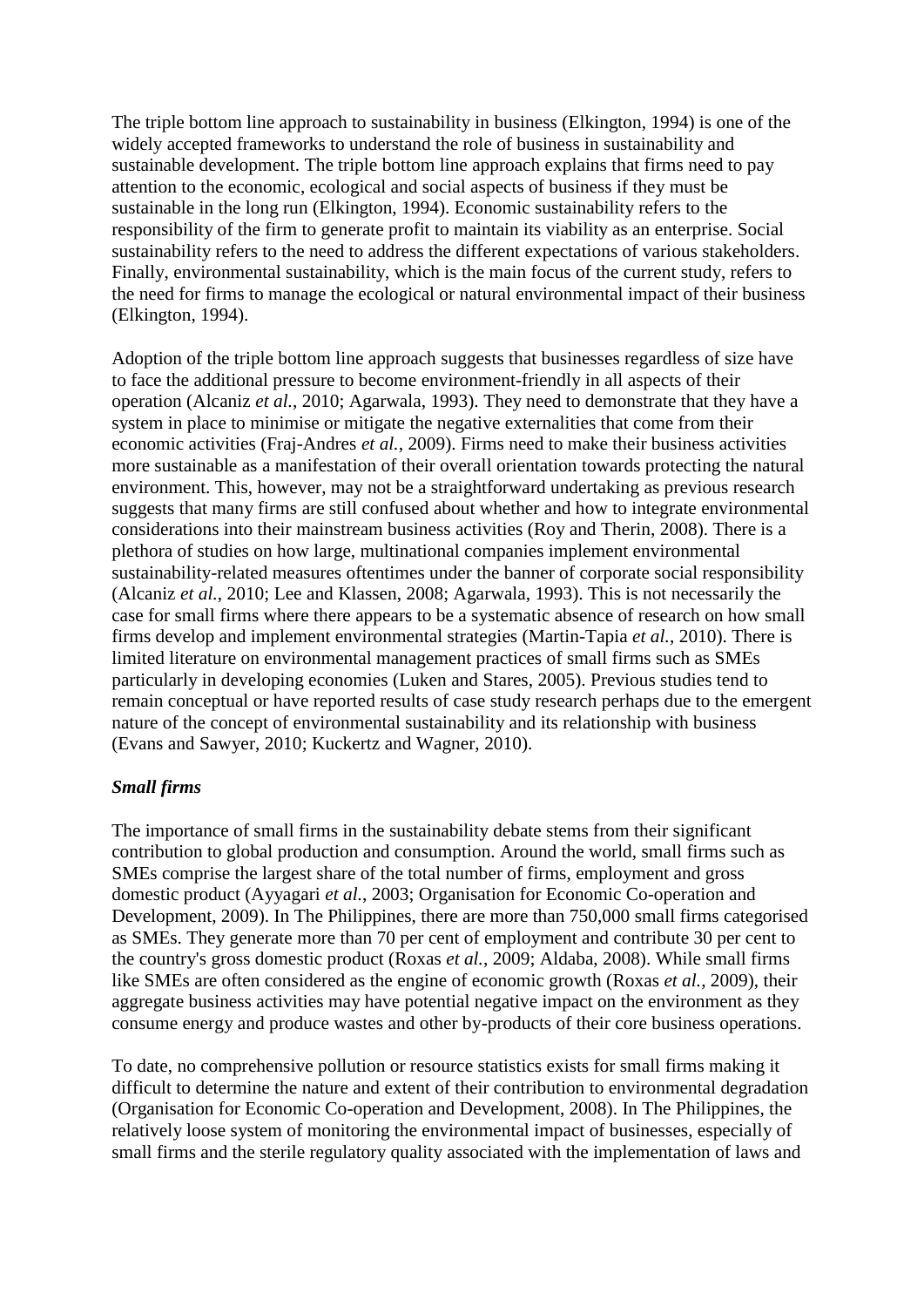guidelines for environmental protection suggest that small firms may have significant negative impact on the natural environmental more than what is currently envisaged.

On a global scale, there are rough estimates that small firms contribute to over 70 per cent of all pollution and 60 per cent of carbon emissions [\(Martin-Tapia](http://www.emeraldinsight.com/journals.htm?issn=1747-1117&volume=8&issue=2&articleid=17036391&show=html#idb54) *et al.*, 2010; [Walker](http://www.emeraldinsight.com/journals.htm?issn=1747-1117&volume=8&issue=2&articleid=17036391&show=html#idb81) *et al.*, [2008\)](http://www.emeraldinsight.com/journals.htm?issn=1747-1117&volume=8&issue=2&articleid=17036391&show=html#idb81). It is assumed that the sum total of the environmental impacts of small firms outweighs the combined environmental impacts of large firms given the much larger number of the former [\(Martin-Tapia](http://www.emeraldinsight.com/journals.htm?issn=1747-1117&volume=8&issue=2&articleid=17036391&show=html#idb54) *et al.*, 2010). An [Organisation for Economic Co-operation and](http://www.emeraldinsight.com/journals.htm?issn=1747-1117&volume=8&issue=2&articleid=17036391&show=html#idb59)  [Development \(2008\)](http://www.emeraldinsight.com/journals.htm?issn=1747-1117&volume=8&issue=2&articleid=17036391&show=html#idb59) report noted the increase of the relative share of emissions from small firms such as SMEs during the past 30 years compared to emissions from large industrial installations, though the overall emissions have reduced from the production facilities of both large and small firms. The report further noted that small firms may not generate large quantities of pollution per individual operating site, but, due to their large number, they may have a significant collective environmental impact especially in the urban areas, where they often are located [\(Organisation for Economic Co-operation and Development, 2008\)](http://www.emeraldinsight.com/journals.htm?issn=1747-1117&volume=8&issue=2&articleid=17036391&show=html#idb59). This picture of the environmental impact of small firms necessitates an investigation on whether they are capable of fortifying their strategic stance towards environmentally sustainable business operations.

#### *Environmental sustainability orientation*

For purposes of this exploratory study, environmental sustainability orientation (ESO) refers to the overall proactive strategic stance of small firms towards the integration of natural environmental concerns in their business operations. Firms with higher levels of ESO are likely to have institutionalised in its overall strategy, structure, processes and activities a wide range of measures designed to either reduce the firm's negative impact on the natural environment or to positively contribute to environmental protection, preservation or regeneration. The current study builds on previous studies dealing with sustainable business practices [\(Sinha and Akoorie, 2010\)](http://www.emeraldinsight.com/journals.htm?issn=1747-1117&volume=8&issue=2&articleid=17036391&show=html#idb73), corporate sustainability [\(van Marrewijk and Werre,](http://www.emeraldinsight.com/journals.htm?issn=1747-1117&volume=8&issue=2&articleid=17036391&show=html#idb79)  [2003\)](http://www.emeraldinsight.com/journals.htm?issn=1747-1117&volume=8&issue=2&articleid=17036391&show=html#idb79), sustainability orientation [\(Kuckertz and Wagner, 2010\)](http://www.emeraldinsight.com/journals.htm?issn=1747-1117&volume=8&issue=2&articleid=17036391&show=html#idb46), sustainable entrepreneurship [\(Masurel, 2007\)](http://www.emeraldinsight.com/journals.htm?issn=1747-1117&volume=8&issue=2&articleid=17036391&show=html#idb55) eco-sustainability orientation [\(Branzei and Vertinsky, 2002\)](http://www.emeraldinsight.com/journals.htm?issn=1747-1117&volume=8&issue=2&articleid=17036391&show=html#idb18) and corporate environmentalism [\(Banerjee, 2002\)](http://www.emeraldinsight.com/journals.htm?issn=1747-1117&volume=8&issue=2&articleid=17036391&show=html#idb11). The definition of sustainability in business is discussed in more detail in the work of [van Marrewijk \(2003\).](http://www.emeraldinsight.com/journals.htm?issn=1747-1117&volume=8&issue=2&articleid=17036391&show=html#idb78)

Conceptually, ESO stems from the conventional notion of sustainability in business suggesting that firms need to integrate environmental concerns into their culture, decisionmaking, strategy, and business operations and in their interactions with various stakeholders [\(Alcaniz](http://www.emeraldinsight.com/journals.htm?issn=1747-1117&volume=8&issue=2&articleid=17036391&show=html#idb3) *et al.*, 2010; [Linnenluecke and Griffiths, 2010;](http://www.emeraldinsight.com/journals.htm?issn=1747-1117&volume=8&issue=2&articleid=17036391&show=html#idb51) [Zwetsloot and van Marrewijk, 2004\)](http://www.emeraldinsight.com/journals.htm?issn=1747-1117&volume=8&issue=2&articleid=17036391&show=html#idb86). This type of corporate responsibility aims to broaden the scope of business goals to include making a positive contribution to the firm's external natural environment and to the overall quality of life in communities and societies at large [\(Branzei and Vertinsky, 2002;](http://www.emeraldinsight.com/journals.htm?issn=1747-1117&volume=8&issue=2&articleid=17036391&show=html#idb18) [Zwetsloot](http://www.emeraldinsight.com/journals.htm?issn=1747-1117&volume=8&issue=2&articleid=17036391&show=html#idb86)  [and van Marrewijk, 2004\)](http://www.emeraldinsight.com/journals.htm?issn=1747-1117&volume=8&issue=2&articleid=17036391&show=html#idb86).

The firm is viewed to have high levels of orientation and commitment to the preservation of the natural environment when they implement sustainable business activities triggered by an organisational-wide feeling of responsibility and accountability for the firm's conduct and its potential impact on the natural environment [\(Branzei and Vertinsky, 2002\)](http://www.emeraldinsight.com/journals.htm?issn=1747-1117&volume=8&issue=2&articleid=17036391&show=html#idb18). ESO is considered as a firm-level strategic construct that takes into account the organisational-wide manifestations of the firm's awareness, engagement and commitment to issues, activities and programs related to natural environmental sustainability [\(Black and Härtel, 2004;](http://www.emeraldinsight.com/journals.htm?issn=1747-1117&volume=8&issue=2&articleid=17036391&show=html#idb14) [Carroll,](http://www.emeraldinsight.com/journals.htm?issn=1747-1117&volume=8&issue=2&articleid=17036391&show=html#idb20)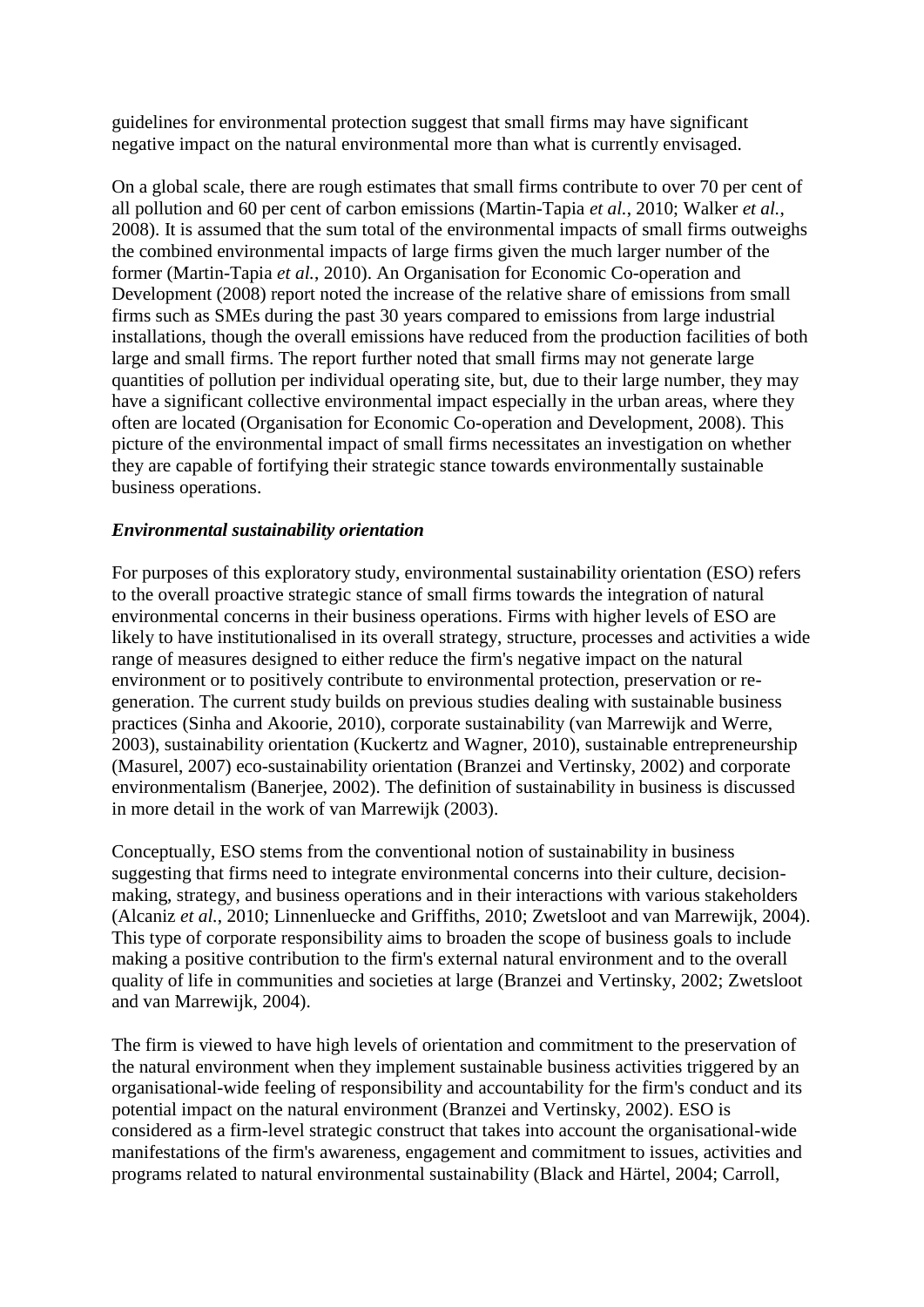[1979,](http://www.emeraldinsight.com/journals.htm?issn=1747-1117&volume=8&issue=2&articleid=17036391&show=html#idb20) [1991\)](http://www.emeraldinsight.com/journals.htm?issn=1747-1117&volume=8&issue=2&articleid=17036391&show=html#idb21). As a firm-level strategic orientation, ESO must be ingrained within the grand business philosophy of the firm and forms part of the firm's overall strategic configurations that guide the business or operational plans, programs and activities [\(Carroll, 1979\)](http://www.emeraldinsight.com/journals.htm?issn=1747-1117&volume=8&issue=2&articleid=17036391&show=html#idb20).

Firms may demonstrate in different ways their ESO. Some firms may simply implement measures for pollution prevention or reduction [\(Keijzers, 2002\)](http://www.emeraldinsight.com/journals.htm?issn=1747-1117&volume=8&issue=2&articleid=17036391&show=html#idb44). Others may be much willing to invest in environment-friendly technologies and practices or to devote persistent efforts and resources to address environmental issues and eventually internalise environmental issues in the firm's business operations [\(Branzei and Vertinsky, 2002\)](http://www.emeraldinsight.com/journals.htm?issn=1747-1117&volume=8&issue=2&articleid=17036391&show=html#idb18).

While large, multinational firms are likely to have instituted various forms of sustainability measures given their abundant resources, little is known, however, regarding the nature and extent of ESO among small firms. A study suggests that sustainable practices differ between small and large firms given the structural, cultural and resource-based differences between these two types of firm [\(Bos-Brouwers, 2010\)](http://www.emeraldinsight.com/journals.htm?issn=1747-1117&volume=8&issue=2&articleid=17036391&show=html#idb17). It is important, therefore, to investigate the ways through which small firms like SMEs exercise their ESO given their unique organisational characteristics.

#### **The role of resources**

This lacuna in the literature on ESO in the small business context is largely explained by the notion that the implementation of sustainability-related or environmental initiatives requires substantial resources. One stream of thought posits that small firms do not have the capability to implement sustainable business practices due to their liability of smallness [\(Sinha and](http://www.emeraldinsight.com/journals.htm?issn=1747-1117&volume=8&issue=2&articleid=17036391&show=html#idb73)  [Akoorie, 2010\)](http://www.emeraldinsight.com/journals.htm?issn=1747-1117&volume=8&issue=2&articleid=17036391&show=html#idb73). Small firms are noted to have no sufficient resources to adopt or develop and implement pro-environment or sustainability measures [\(Court, 1996;](http://www.emeraldinsight.com/journals.htm?issn=1747-1117&volume=8&issue=2&articleid=17036391&show=html#idb23) [Holland and Gibbon,](http://www.emeraldinsight.com/journals.htm?issn=1747-1117&volume=8&issue=2&articleid=17036391&show=html#idb43)  [1997\)](http://www.emeraldinsight.com/journals.htm?issn=1747-1117&volume=8&issue=2&articleid=17036391&show=html#idb43). However, [Sinha and Akoorie \(2010\)](http://www.emeraldinsight.com/journals.htm?issn=1747-1117&volume=8&issue=2&articleid=17036391&show=html#idb73) noted that firm size alone cannot explain the adoption of environmental practices by firms. In fact, flexibility and adaptability are qualities of small firms that make them more favourable entities for the uptake of sustainable business practices [\(Sinha and Akoorie, 2010\)](http://www.emeraldinsight.com/journals.htm?issn=1747-1117&volume=8&issue=2&articleid=17036391&show=html#idb73).

#### *Resources and ESO*

The inherent inability or difficulty of small firms to adopt or implement sustainable environmental programs and activities is largely attributed to their limited or lack of resources [\(Holland and Gibbon, 1997;](http://www.emeraldinsight.com/journals.htm?issn=1747-1117&volume=8&issue=2&articleid=17036391&show=html#idb43) [Sinha and Akoorie, 2010\)](http://www.emeraldinsight.com/journals.htm?issn=1747-1117&volume=8&issue=2&articleid=17036391&show=html#idb73). The resource-based view of the firm (RBV; [Barney, 1991;](http://www.emeraldinsight.com/journals.htm?issn=1747-1117&volume=8&issue=2&articleid=17036391&show=html#idb12) [Wernerfelt, 1984\)](http://www.emeraldinsight.com/journals.htm?issn=1747-1117&volume=8&issue=2&articleid=17036391&show=html#idb83) suggests that a firm's strategic orientations and configurations geared towards the development of competitive advantage and better performance depend largely on the nature of the resources possessed by the firm. RBV further suggests that a firm can pursue a particular strategic stance such as ESO if it possesses sufficient resources to support the activities associated with such strategic orientation [\(Galbreath, 2005\)](http://www.emeraldinsight.com/journals.htm?issn=1747-1117&volume=8&issue=2&articleid=17036391&show=html#idb34).

Previous studies tend to support this argument. For example, a study of 136 Canadian manufacturing SMEs noted the importance of resources and resource acquisition to the ability of firms to address environmental issues and implement a formal environmental management system at the firm level [\(Roy and Therin, 2008\)](http://www.emeraldinsight.com/journals.htm?issn=1747-1117&volume=8&issue=2&articleid=17036391&show=html#idb70). A study of 22 small exporting firms in four Asian countries suggested that smaller firms tend to have difficulty in meeting the operating and monitoring costs of social and environmental requirements of their global buyers [\(Luken](http://www.emeraldinsight.com/journals.htm?issn=1747-1117&volume=8&issue=2&articleid=17036391&show=html#idb52)  [and Stares, 2005\)](http://www.emeraldinsight.com/journals.htm?issn=1747-1117&volume=8&issue=2&articleid=17036391&show=html#idb52). Other barriers to implementation of environmental initiatives include lack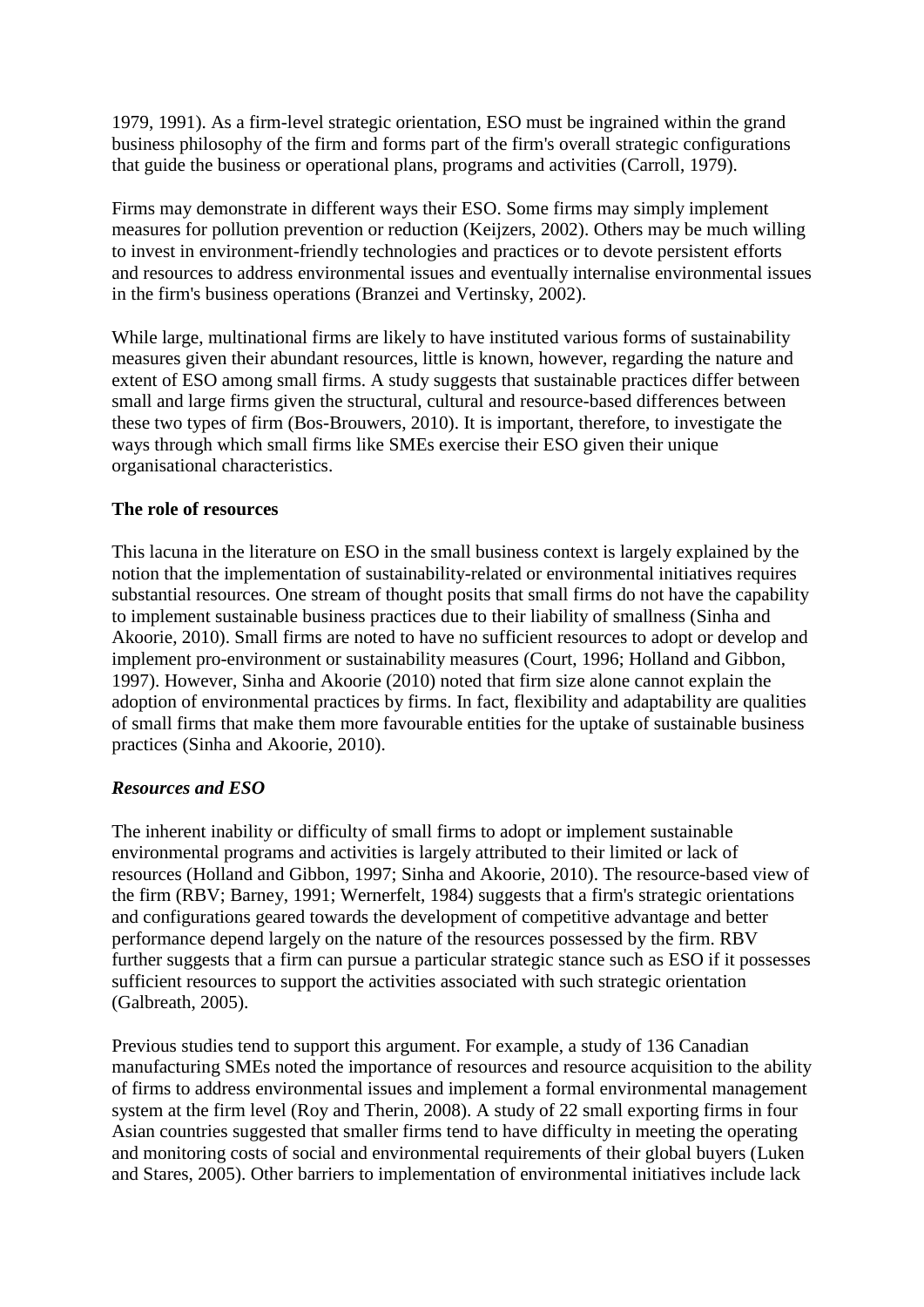of expertise in environmental management, technical, financial and time issues, and lack of information and training about environmental issues [\(Borga](http://www.emeraldinsight.com/journals.htm?issn=1747-1117&volume=8&issue=2&articleid=17036391&show=html#idb16) *et al.*, 2009; [Court, 1996;](http://www.emeraldinsight.com/journals.htm?issn=1747-1117&volume=8&issue=2&articleid=17036391&show=html#idb23) [del](http://www.emeraldinsight.com/journals.htm?issn=1747-1117&volume=8&issue=2&articleid=17036391&show=html#idb26)  [Brio and Junquera, 2003;](http://www.emeraldinsight.com/journals.htm?issn=1747-1117&volume=8&issue=2&articleid=17036391&show=html#idb26) [Holland and Gibbon, 1997\)](http://www.emeraldinsight.com/journals.htm?issn=1747-1117&volume=8&issue=2&articleid=17036391&show=html#idb43). These studies suggest that ESO or the implementation of sustainable environmental programs and activities is a function of the resources possessed by the firm – a view that is well enshrined in the RBV.

However, there are studies that argue otherwise. A recent study by [Sinha and Akoorie \(2010\)](http://www.emeraldinsight.com/journals.htm?issn=1747-1117&volume=8&issue=2&articleid=17036391&show=html#idb73) suggests that smaller firms are actually in a better position to have intense ESO because of their inherent flexibility and adaptability. These qualities enable these smaller firms to respond to environmental pressures relatively quickly [\(Sinha and Akoorie, 2010\)](http://www.emeraldinsight.com/journals.htm?issn=1747-1117&volume=8&issue=2&articleid=17036391&show=html#idb73). Likewise, a study of 108 SMEs in the automotive repair sector in Spain noted that despite their limited resources, SMEs have the capability to pursue various types of environmental strategies [\(Aragon-Correa](http://www.emeraldinsight.com/journals.htm?issn=1747-1117&volume=8&issue=2&articleid=17036391&show=html#idb5) *et al.*, 2008). While these sustainability measures may not be as grandiose, formal and sophisticated as that of the environmental sustainability management systems that large firms implement, these measures tend to complement the nature and scale of business operations of small firms [\(Sinha and Akoorie, 2010\)](http://www.emeraldinsight.com/journals.htm?issn=1747-1117&volume=8&issue=2&articleid=17036391&show=html#idb73). The scant empirical evidence suggest that conventional firm resources such as finance may not be necessarily the prime determinant of adoption and intensification of a firm's ESO. The vision of the founder of the enterprise, for example, and ability to manage external relationships, have been shown to have a more significant positive impact on the intensity of sustainability orientation than financial resources [\(Aragon-Correa](http://www.emeraldinsight.com/journals.htm?issn=1747-1117&volume=8&issue=2&articleid=17036391&show=html#idb5) *et al.*, 2008). This divergence of views on the role of resources on the ability of small firms to pursue, develop and nurture their ESO is evidence of the need for more research on the topic.

The next section is a discussion of the propositions on the impact of resources on the ESO of small firms. The goal of the analysis is to explore whether conventional types of resources (such as financial resources) are related to higher levels of ESO.

#### *Financial resources*

The adoption and implementation of natural environmental management systems and practices require financial resources [\(Aragon-Correa](http://www.emeraldinsight.com/journals.htm?issn=1747-1117&volume=8&issue=2&articleid=17036391&show=html#idb5) *et al.*, 2008). Small firms may not have the necessary excess financial capacity to support such endeavours. They tend to have very limited financial resources to support those extra activities beyond their core business operation [\(del Brio and Junquera, 2003;](http://www.emeraldinsight.com/journals.htm?issn=1747-1117&volume=8&issue=2&articleid=17036391&show=html#idb26) [Jamali](http://www.emeraldinsight.com/journals.htm?issn=1747-1117&volume=8&issue=2&articleid=17036391&show=html#idb38) *et al.*, 2009). Therefore, adoption of environmental practices, especially those over and above the requirements set by law and which do not necessarily form part of the mainstream activities of the business such as manufacturing and selling, is viewed as an unnecessary burden [\(Masurel, 2007;](http://www.emeraldinsight.com/journals.htm?issn=1747-1117&volume=8&issue=2&articleid=17036391&show=html#idb55) [Mir and](http://www.emeraldinsight.com/journals.htm?issn=1747-1117&volume=8&issue=2&articleid=17036391&show=html#idb56)  [Feitelson, 2007\)](http://www.emeraldinsight.com/journals.htm?issn=1747-1117&volume=8&issue=2&articleid=17036391&show=html#idb56). Even if these small firms are willing to adopt or develop within their firms more programs or activities towards environmental management for sustainability, the generic difficulty involved in gaining access to finance remains a major hindrance to the firm's ability to demonstrate its ESO [\(Perrini](http://www.emeraldinsight.com/journals.htm?issn=1747-1117&volume=8&issue=2&articleid=17036391&show=html#idb65) *et al.*, 2007). In a study of 1,071 Danish SMEs in 2005, [Pedersen \(2009\)](http://www.emeraldinsight.com/journals.htm?issn=1747-1117&volume=8&issue=2&articleid=17036391&show=html#idb62) noted that the firm's financial resource is one of the critical determinants of the extent of involvement of firms in activities as part of their corporate social responsibility. Moreover, [Sarbutts \(2003\)](http://www.emeraldinsight.com/journals.htm?issn=1747-1117&volume=8&issue=2&articleid=17036391&show=html#idb72) suggests that SMEs are more likely to engage in activities such as sustainable business practices as part of the firm's corporate social responsibility when these are perceived to have clear, measurable and short- to medium-term financial benefits. This return on investment (ROI) orientated perspective of sustainability orientation explains the low uptake of sustainability initiatives among small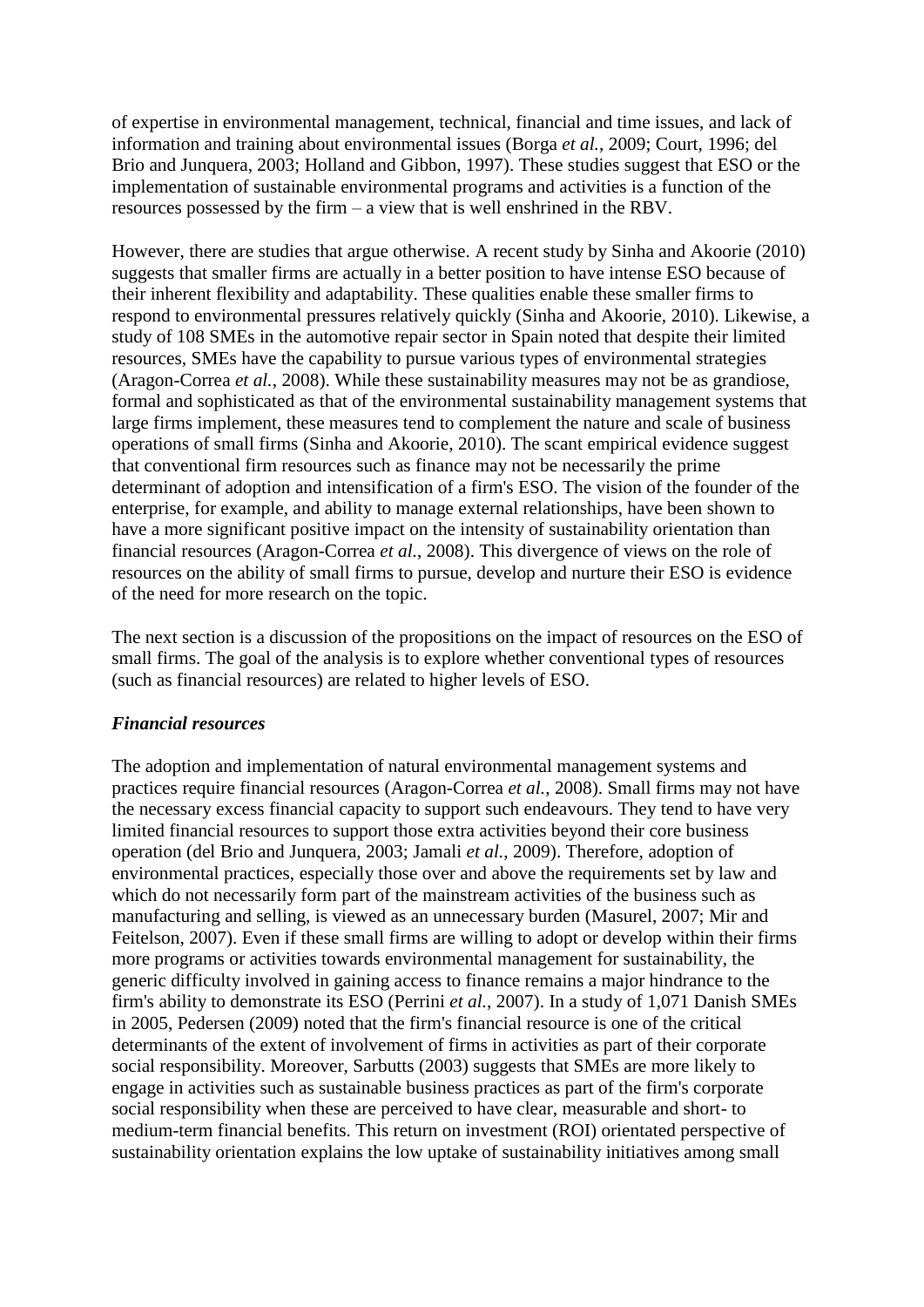firms due to the long-term and often intangible rewards of these initiatives. Hence, this study would like to explore the first proposition as follows:

*P1*. The firm's financial resources are positively associated with higher levels of ESO.

# *Firm size*

The size of the firm normally represents the nature and amount of resources that are available to the firm [\(Bonaccorsi, 1992;](http://www.emeraldinsight.com/journals.htm?issn=1747-1117&volume=8&issue=2&articleid=17036391&show=html#idb15) [Penrose and Pitelis, 2009;](http://www.emeraldinsight.com/journals.htm?issn=1747-1117&volume=8&issue=2&articleid=17036391&show=html#idb64) [Lepoutre and Heene, 2006\)](http://www.emeraldinsight.com/journals.htm?issn=1747-1117&volume=8&issue=2&articleid=17036391&show=html#idb49). Smaller firms are usually associated with scarce resources, lower scale of operations as well as lower visibility relative to large firms [\(Udayasankar, 2007\)](http://www.emeraldinsight.com/journals.htm?issn=1747-1117&volume=8&issue=2&articleid=17036391&show=html#idb76). Scarce resources hinder their ability to do more than what is prescribed by law in terms of environmental management. Small-scale operations make these firms less visible to government authorities, pressure groups and other environmental management stakeholders [\(Udayasankar, 2007\)](http://www.emeraldinsight.com/journals.htm?issn=1747-1117&volume=8&issue=2&articleid=17036391&show=html#idb76). Low visibility inhibits the proclivity of small firms to proactively adopt sustainability measures that they may perceive to be unnecessary. All these factors contribute to the low uptake of programs and activities that are demonstrative of the firm's ESO. In one study, [Martin-Tapia](http://www.emeraldinsight.com/journals.htm?issn=1747-1117&volume=8&issue=2&articleid=17036391&show=html#idb54) *et al.* (2010) noted a positive relationship between the size of the firm and level of advancement of environmental strategies of 123 exporting SMEs in Spain. Similarly, Perrini *et al.*['s \(2007\)](http://www.emeraldinsight.com/journals.htm?issn=1747-1117&volume=8&issue=2&articleid=17036391&show=html#idb65) study of 3,680 Italian firms suggests that firm size is a factor that influences the nature and extent of the firms' conduct towards corporate social responsibility.

However, given that small firms in many developing and emerging economies are relatively resource-constrained compared to large firms, little is known whether small firms are indeed incapable of pursuing a more proactive ESO amidst resource scarcity [\(Walsh and Lipinski,](http://www.emeraldinsight.com/journals.htm?issn=1747-1117&volume=8&issue=2&articleid=17036391&show=html#idb82)  [2009\)](http://www.emeraldinsight.com/journals.htm?issn=1747-1117&volume=8&issue=2&articleid=17036391&show=html#idb82). It is important therefore to investigate the second proposition:

*P2.* Firm size is positively associated with high levels of ESO.

# *Age of the firm*

The age of the firm is commonly used as another proxy for the firm's overall stock of resources [\(Wu, 2008\)](http://www.emeraldinsight.com/journals.htm?issn=1747-1117&volume=8&issue=2&articleid=17036391&show=html#idb84). It represents the accumulated experience in business operations, which can explain the nature and extent of adoption of business practices towards environmental management and protection. The normative view is that firms learn in time, which builds the firm's specific set of capabilities that enable them to deal more systematically with the demands of their external environment. Adoption, development or implementation of sustainability initiatives at the firm level require knowledge and capabilities on what initiatives fit the needs of the firm as well as how to undertake such initiatives. These knowledge and capabilities can be expected to come with experience and therefore age of the firm. Furthermore, firms at the early stage of their business operation are more likely to be on survival mode and it is only when they have crossed the minimum survival threshold that they begin to incorporate other ethical or philanthropic responsibilities [\(Vergalli and Poddi,](http://www.emeraldinsight.com/journals.htm?issn=1747-1117&volume=8&issue=2&articleid=17036391&show=html#idb80)  [2009;](http://www.emeraldinsight.com/journals.htm?issn=1747-1117&volume=8&issue=2&articleid=17036391&show=html#idb80) [Orlitzky and Benjamin, 2001\)](http://www.emeraldinsight.com/journals.htm?issn=1747-1117&volume=8&issue=2&articleid=17036391&show=html#idb61). Hence, this study explores the third proposition that:

*P3.* Firm age is positively related to higher levels of ESO.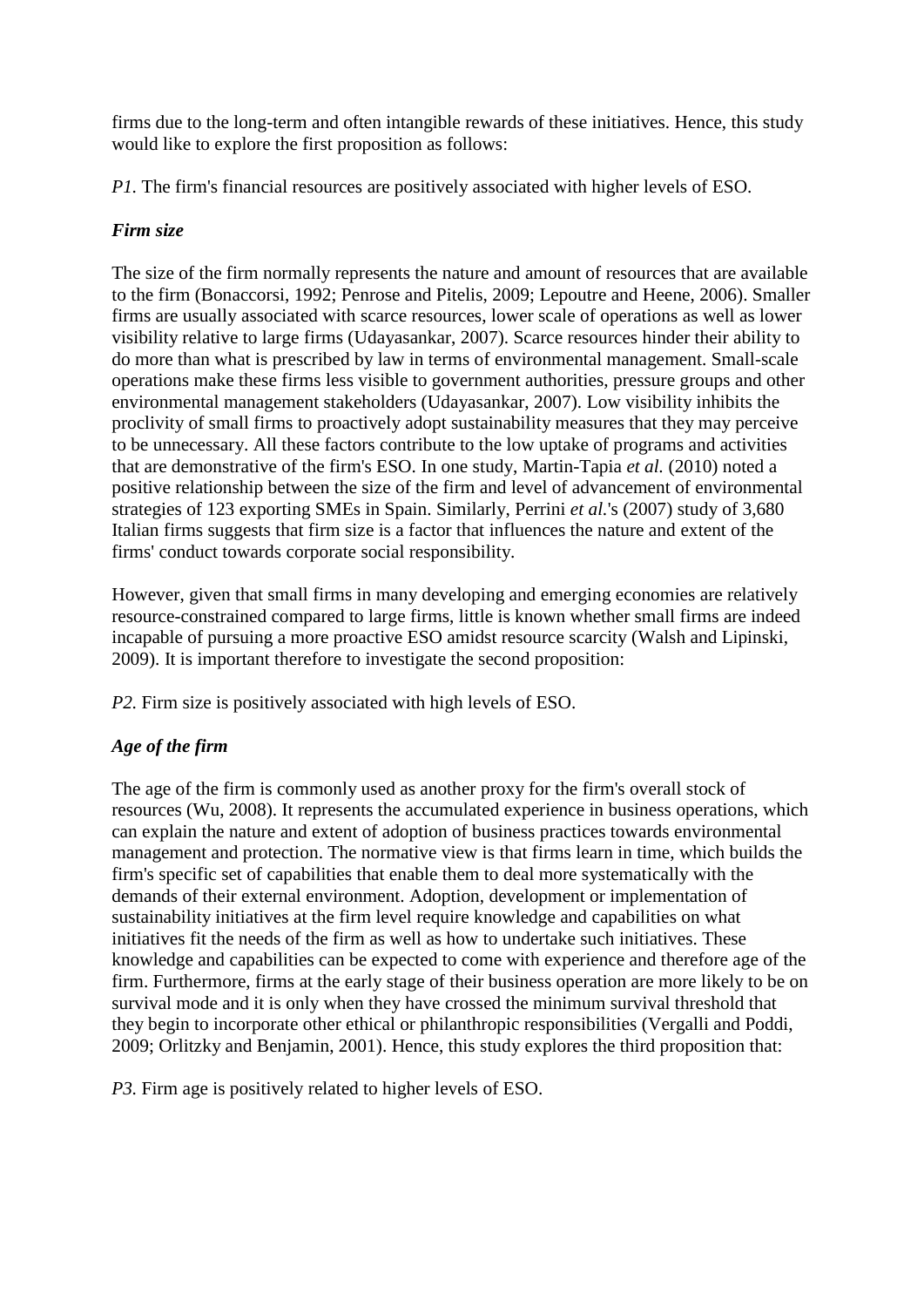#### *Advertising budget*

Engagement in advertising activities is also a distinctive reflection of the financial resources of a firm. As previously mentioned, small firms are generally limited in their financial capital and managerial resources [\(Walsh and Lipinski, 2009\)](http://www.emeraldinsight.com/journals.htm?issn=1747-1117&volume=8&issue=2&articleid=17036391&show=html#idb82). It is logical to argue that small firms also have limited resources for marketing programs [\(Gabrielli and Balboni, 2010;](http://www.emeraldinsight.com/journals.htm?issn=1747-1117&volume=8&issue=2&articleid=17036391&show=html#idb32) [Reijonen,](http://www.emeraldinsight.com/journals.htm?issn=1747-1117&volume=8&issue=2&articleid=17036391&show=html#idb67)  [2010\)](http://www.emeraldinsight.com/journals.htm?issn=1747-1117&volume=8&issue=2&articleid=17036391&show=html#idb67). More often than not, small firms with limited resources tend to shy away from advertising and would rather rely on other informal means of marketing [\(Gabrielli and](http://www.emeraldinsight.com/journals.htm?issn=1747-1117&volume=8&issue=2&articleid=17036391&show=html#idb32)  [Balboni, 2010\)](http://www.emeraldinsight.com/journals.htm?issn=1747-1117&volume=8&issue=2&articleid=17036391&show=html#idb32). As a proxy for firm resources, advertising budget is an indicator that the firm has the necessary resources to support "non-essential" business initiatives with no immediate financial returns such as those activities related to ESO. Hence the study explores the fourth proposition that:

*P4.* Firms with larger advertising budgets are positively associated with higher levels of ESO.

#### **Sample and data**

The study involves a survey of 214 SMEs in the food-processing sector in four cities in The Philippines. More than 90 per cent of the registered businesses in The Philippines are classified as small (up to 99 employees) and medium-sized (100 to 199 employees) enterprises [\(National Statistics Office, 2010\)](http://www.emeraldinsight.com/journals.htm?issn=1747-1117&volume=8&issue=2&articleid=17036391&show=html#idb57). Technically, Philippine SMEs belong to the category of small firms according to World Bank and OECD standards [\(Ayyagari](http://www.emeraldinsight.com/journals.htm?issn=1747-1117&volume=8&issue=2&articleid=17036391&show=html#idb8) *et al.*, [2003;](http://www.emeraldinsight.com/journals.htm?issn=1747-1117&volume=8&issue=2&articleid=17036391&show=html#idb8) [National Statistics Office, 2010;](http://www.emeraldinsight.com/journals.htm?issn=1747-1117&volume=8&issue=2&articleid=17036391&show=html#idb57) [Organisation for Economic Co-operation and](http://www.emeraldinsight.com/journals.htm?issn=1747-1117&volume=8&issue=2&articleid=17036391&show=html#idb58)  [Development, 2004\)](http://www.emeraldinsight.com/journals.htm?issn=1747-1117&volume=8&issue=2&articleid=17036391&show=html#idb58). The average number of employees as well as the value of sales used to classify Philippine small firms is likely to be similar to that of small firms as classified in the World Bank and OECD databases. This classification also takes into account the relatively smaller size of the Philippine economy relative to that of other countries in the OECD/World Bank SME database [\(Ayyagari](http://www.emeraldinsight.com/journals.htm?issn=1747-1117&volume=8&issue=2&articleid=17036391&show=html#idb8) *et al.*, 2003; [Organisation for Economic Co-operation and](http://www.emeraldinsight.com/journals.htm?issn=1747-1117&volume=8&issue=2&articleid=17036391&show=html#idb58)  [Development, 2004\)](http://www.emeraldinsight.com/journals.htm?issn=1747-1117&volume=8&issue=2&articleid=17036391&show=html#idb58). An estimated 750,000 SMEs form the backbone of the economy in The Philippines and account for almost 70 per cent of the country's total employment, 30 per cent of the country's gross domestic product (GDP) and more than 25 per cent of the country's total export revenue [\(Aldaba, 2008\)](http://www.emeraldinsight.com/journals.htm?issn=1747-1117&volume=8&issue=2&articleid=17036391&show=html#idb4). SMEs also represent almost 60 per cent of all exporting firms in the country's manufacturing sector [\(National Statistics Office, 2010\)](http://www.emeraldinsight.com/journals.htm?issn=1747-1117&volume=8&issue=2&articleid=17036391&show=html#idb57).

The food-processing sector is one of the top three manufacturing sectors in The Philippines in terms of employment and value of output. In 2009, there were approximately close to 11,000 food and beverage manufacturing firms in the country. In 2008, the food processing sector contributed more than \$US4.3bn (around 6.5 per cent) to the total manufacturing output of The Philippines [\(National Statistics Office, 2010\)](http://www.emeraldinsight.com/journals.htm?issn=1747-1117&volume=8&issue=2&articleid=17036391&show=html#idb57). It contributed 7.8 per cent (around 60,000 employees) of the total employment in the manufacturing sector. With an annual growth of 8 per cent to 10 per cent, the food processing sector is noted as one of the most dynamic, vibrant and promising manufacturing sectors in The Philippines [\(National Statistics Office,](http://www.emeraldinsight.com/journals.htm?issn=1747-1117&volume=8&issue=2&articleid=17036391&show=html#idb57)  [2010\)](http://www.emeraldinsight.com/journals.htm?issn=1747-1117&volume=8&issue=2&articleid=17036391&show=html#idb57).

The data collection process involved a survey of owners and/or managers of firms in 2009 in coordination with a local non-government organisation that advocates sustainable development in the Southern region in The Philippines. A sample of 214 firms identified from the local government's business registry and membership registry of local trade associations was first targeted. A number of fieldworkers were used to personally deliver and collect the questionnaires to and from participants in order to ensure a high response rate.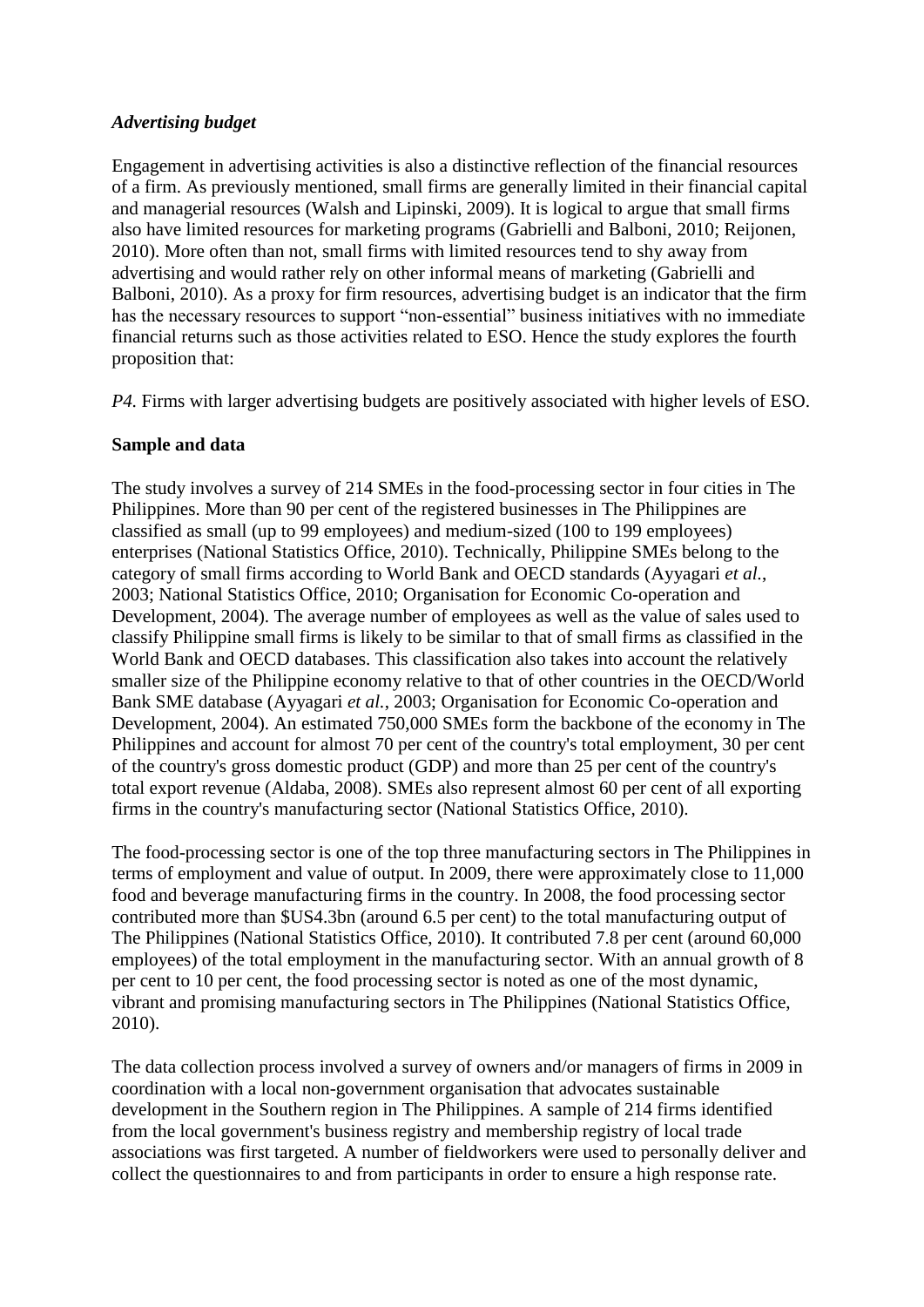From the returned questionnaires, a total of 166 responses (78 per cent) were deemed fully complete and were utilised for purposes of the present analysis. All of the 166 firms were small firms with five to 50 employees (mean=17) and with ages ranging from one year to 54 years (mean=14 years).

The cross-sectional survey method within the positivist tradition of scholarly inquiry was used in the study for the following reasons. First, the study aims to develop a measure of ESO. Gathering data from a relatively large number of respondents can be systematically supported by the survey method [\(Czaja and Blair, 2005\)](http://www.emeraldinsight.com/journals.htm?issn=1747-1117&volume=8&issue=2&articleid=17036391&show=html#idb24). Second, the survey method allows for a systematic determination of estimates of the population parameters through sampling that will allow the generation of rigorous, valid, reliable, and replicable results [\(Zikmund,](http://www.emeraldinsight.com/journals.htm?issn=1747-1117&volume=8&issue=2&articleid=17036391&show=html#idb85)  [2003\)](http://www.emeraldinsight.com/journals.htm?issn=1747-1117&volume=8&issue=2&articleid=17036391&show=html#idb85). Finally, the survey method offers an acceptable way of exploring the ESO of the sample firms as well as testing the preliminary propositions advanced in this study [\(Czaja and](http://www.emeraldinsight.com/journals.htm?issn=1747-1117&volume=8&issue=2&articleid=17036391&show=html#idb24)  [Blair, 2005;](http://www.emeraldinsight.com/journals.htm?issn=1747-1117&volume=8&issue=2&articleid=17036391&show=html#idb24) [Cavana](http://www.emeraldinsight.com/journals.htm?issn=1747-1117&volume=8&issue=2&articleid=17036391&show=html#idb22) *et al.*, 2001).

#### *Measurement*

#### *Environmental sustainability orientation*

The preliminary review of the relevant literature showed that there is no currently existing measure of ESO that fits the small business or SME sector in a developing country context such as The Philippines. Furthermore, to date there is limited or no publicly available environmental performance data of firms, especially small firms, that can be used as baseline information to measure ESO [\(Aragon-Correa](http://www.emeraldinsight.com/journals.htm?issn=1747-1117&volume=8&issue=2&articleid=17036391&show=html#idb5) *et al.*, 2008). It was imperative, therefore, to develop a measure of ESO for purposes of this study following the standard process of scale development [\(Bagozzi](http://www.emeraldinsight.com/journals.htm?issn=1747-1117&volume=8&issue=2&articleid=17036391&show=html#idb10) *et al.*, 1991).

The first step of measurement development requires a preliminary review of the literature to explore whether there are relevant concepts and measures that are closely associated with the ESO construct that allows for analysis at the firm level. Some of these concepts and measures include corporate sustainability [\(van Marrewijk and Werre, 2003\)](http://www.emeraldinsight.com/journals.htm?issn=1747-1117&volume=8&issue=2&articleid=17036391&show=html#idb79), proactive corporate environmental strategy [\(Aragon-Correa and Sharma, 2003\)](http://www.emeraldinsight.com/journals.htm?issn=1747-1117&volume=8&issue=2&articleid=17036391&show=html#idb6), natural environmental management (Aragon-Correa, 1998), environmental strategy [\(Aragon-Correa](http://www.emeraldinsight.com/journals.htm?issn=1747-1117&volume=8&issue=2&articleid=17036391&show=html#idb5) *et al.*, 2008), environmental practices [\(Gonzales](http://www.emeraldinsight.com/journals.htm?issn=1747-1117&volume=8&issue=2&articleid=17036391&show=html#idb35) *et al.*, 2008), environmental awareness, attitudes and practices [\(Gadenne](http://www.emeraldinsight.com/journals.htm?issn=1747-1117&volume=8&issue=2&articleid=17036391&show=html#idb33) *et al.*, 2009), environmental commitment [\(Roy and Therin, 2008\)](http://www.emeraldinsight.com/journals.htm?issn=1747-1117&volume=8&issue=2&articleid=17036391&show=html#idb70), environmental behaviour [\(Mir and Feitelson, 2007\)](http://www.emeraldinsight.com/journals.htm?issn=1747-1117&volume=8&issue=2&articleid=17036391&show=html#idb56), and environmental management capabilities [\(Lee and Klassen, 2008\)](http://www.emeraldinsight.com/journals.htm?issn=1747-1117&volume=8&issue=2&articleid=17036391&show=html#idb48). Based on these existing measures, a list of 43 items was developed to describe the different environmentally sustainable practices that can possibly be done at the firm level in a developing economy context.

The second step is the review and validation of the list of items by a panel of experts who are familiar with the topic or have done studies in the field. A panel of experts from academia, a government agency (i.e. the country's Department of Trade and Industry) and industry (i.e. local chamber of commerce and trade associations) was requested to review the items in order to determine their content, comprehensiveness, parsimony, and face validity [\(Cavana](http://www.emeraldinsight.com/journals.htm?issn=1747-1117&volume=8&issue=2&articleid=17036391&show=html#idb22) *et al.*[, 2001\)](http://www.emeraldinsight.com/journals.htm?issn=1747-1117&volume=8&issue=2&articleid=17036391&show=html#idb22). The panel recommended a relatively more streamlined list of 25 items by dropping from, combining and adding new items to, the original 43-item list.

The third stage was an interview of five owner-managers of small firms in the foodprocessing sector. The interviewees were asked to evaluate the list of items in terms of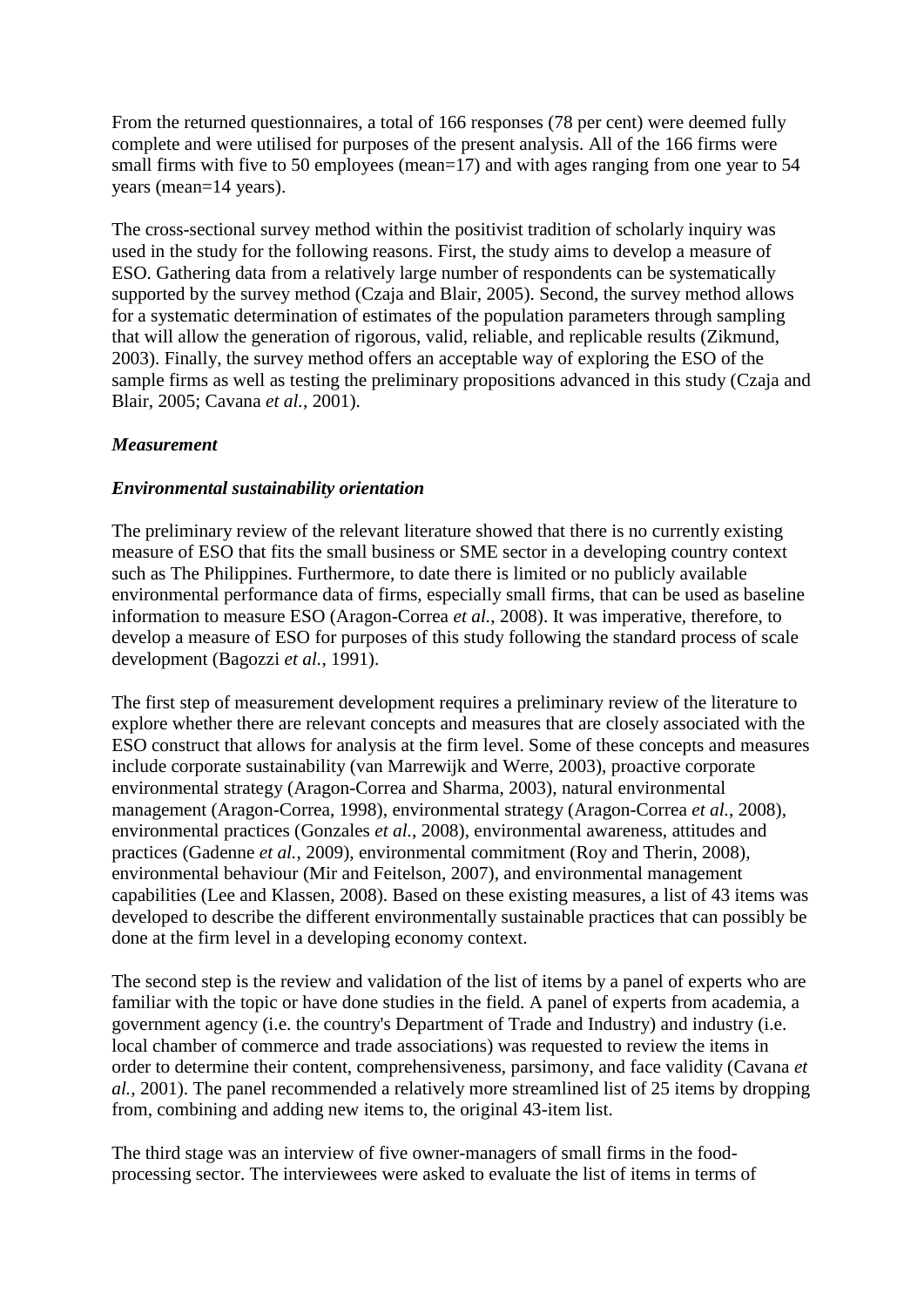familiarity, relevance, importance, and applicability in actual business operations. This process resulted in the reduction of items to 18 statements that are useful in initially describing the ESO construct. The 18 items composed of statements (see the Appendix) for which respondents indicate the extent of their agreement or disagreement using a seven-point Likert scale. This self-report measure of ESO is considered acceptable given the lack of publicly available data on the environmental practices of small firms, especially in a developing country like The Philippines.

#### *Firm resources*

As a construct, financial resources was measured by asking respondents to indicate using a seven-point Likert scale whether they agree or disagree on the seven items describing the financial resources available and accessible to the firm (see the Appendix). The size of the firm was measured by asking respondents to indicate the number of their full-time employees. The age of the firm was measured by the number of years of business operation. Advertising budget was measured by a scale of 1 (up to PHP10,000) to 5 (over PHP80,000) to account for the total amount that a firm usually spends for advertising campaign every year.

#### **Preliminary analysis**

The following sections present the results of response bias analysis and common method bias analysis. These analyses were undertaken to improve the quality of the data that were used in subsequent analysis.

#### *Response bias analysis*

Non-response bias was examined to add rigour to this exploratory study [\(Babbie, 2007\)](http://www.emeraldinsight.com/journals.htm?issn=1747-1117&volume=8&issue=2&articleid=17036391&show=html#idb9). Nonresponse bias occurs when respondents and non-respondents differ in the major variable(s), in which case the population parameters of these variables can be over- or under-estimated [\(Armstrong and Overton, 1977;](http://www.emeraldinsight.com/journals.htm?issn=1747-1117&volume=8&issue=2&articleid=17036391&show=html#idb7) [Rogelberg and Stanton, 2007;](http://www.emeraldinsight.com/journals.htm?issn=1747-1117&volume=8&issue=2&articleid=17036391&show=html#idb68) [Ullman and Newcomb, 1998\)](http://www.emeraldinsight.com/journals.htm?issn=1747-1117&volume=8&issue=2&articleid=17036391&show=html#idb77). To determine whether the data contained non-response bias, a comparison between early and late respondents on key variables was performed as a matter of non-response bias impact assessment strategy [\(Rogelberg and Stanton, 2007\)](http://www.emeraldinsight.com/journals.htm?issn=1747-1117&volume=8&issue=2&articleid=17036391&show=html#idb68). This non-response bias impact assessment strategy is well known in the literature as wave analysis [\(Lankford](http://www.emeraldinsight.com/journals.htm?issn=1747-1117&volume=8&issue=2&articleid=17036391&show=html#idb47) *et al.*, 1995).

Early respondents were identified as those small firm owner-managers from whom the field enumerators collected the duly filled out questionnaire by visiting only twice – one time for distribution and another for collection. Late respondents were those which the enumerators had to visit more than twice – one time for distribution and twice or more times in order to collect the filled out questionnaire. These late respondents were likely to be non-respondents if the enumerators did not take the extra effort of visiting them repeatedly and reminding them to fill out the questionnaire. This method of differentiating early and late respondents is consistent with previous studies treating early respondents as those who replied immediately without any delay, hesitation nor reluctance and late respondents as those who showed reluctance but who later participated in the survey after one or more follow-up visits, telephone calls or reminder letters [\(Biemer, 2001;](http://www.emeraldinsight.com/journals.htm?issn=1747-1117&volume=8&issue=2&articleid=17036391&show=html#idb13) [Lankford](http://www.emeraldinsight.com/journals.htm?issn=1747-1117&volume=8&issue=2&articleid=17036391&show=html#idb47) *et al.*, 1995). Accordingly, there were 98 (59 per cent) early respondents and 68 (41 per cent) late respondents identified in the study.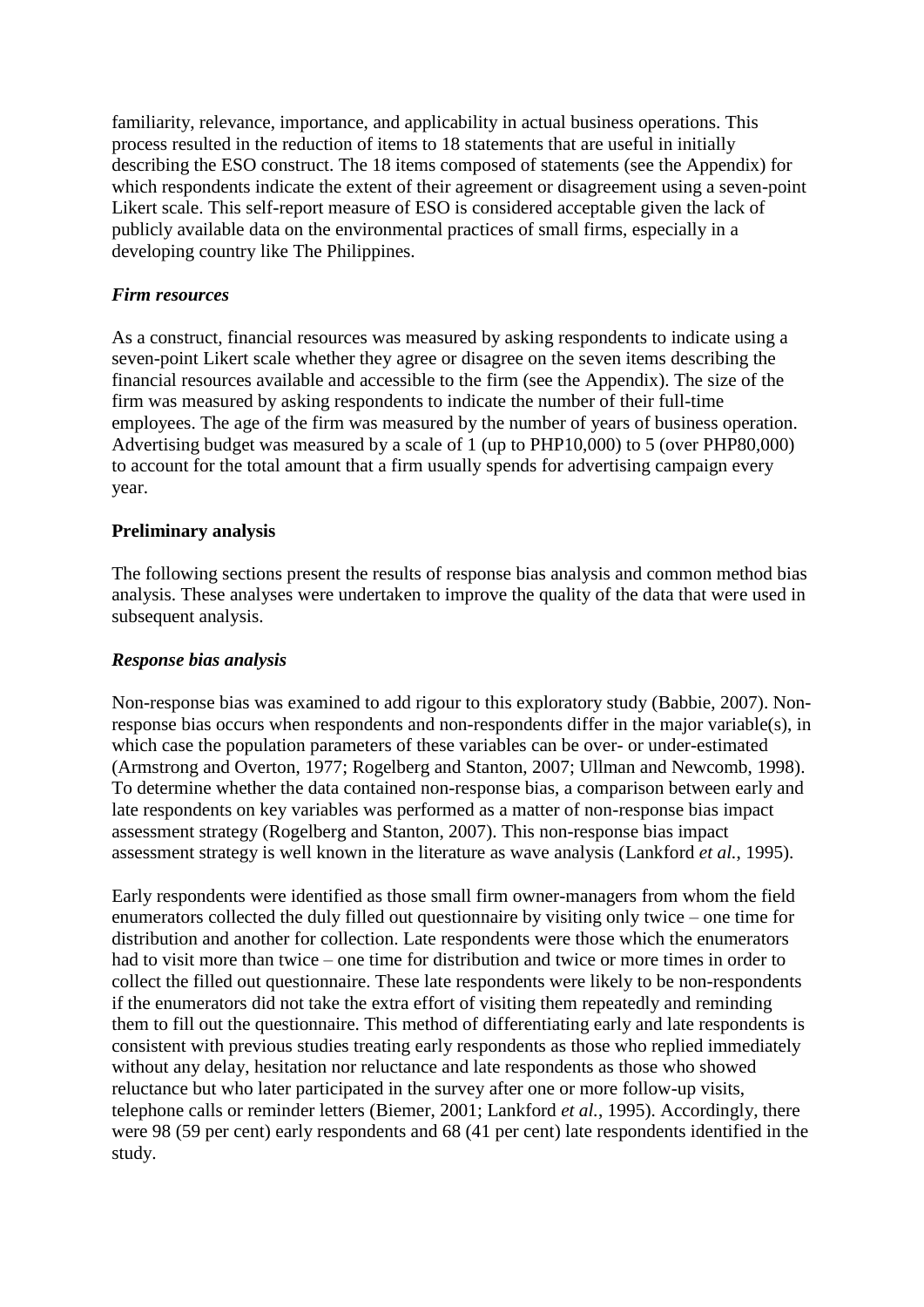The two groups were compared across a set of managerial and firm characteristics using independent sample *t*-test (for continuous variables) [\(Field, 2005\)](http://www.emeraldinsight.com/journals.htm?issn=1747-1117&volume=8&issue=2&articleid=17036391&show=html#idb30) and Pearson's  $\chi^2$  test (for discreet variables) [\(Greenwood and Nikulin, 1996\)](http://www.emeraldinsight.com/journals.htm?issn=1747-1117&volume=8&issue=2&articleid=17036391&show=html#idb37). The two groups did not differ significantly in terms of age of the owner-managers, educational level, age of business, and firm size. The foregoing analysis suggests that non-response bias does not appear to be an issue in this study.

#### *Common method bias analysis*

Two major tests were performed to determine the presence of common method bias:

- 1. Harman's single factor test [\(Harman, 1976;](http://www.emeraldinsight.com/journals.htm?issn=1747-1117&volume=8&issue=2&articleid=17036391&show=html#idb42) [Podsakoff](http://www.emeraldinsight.com/journals.htm?issn=1747-1117&volume=8&issue=2&articleid=17036391&show=html#idb66) *et al.*, 2003); and
- 2. partial correlation technique using a marker variable [\(Lindell and Whitney, 2001\)](http://www.emeraldinsight.com/journals.htm?issn=1747-1117&volume=8&issue=2&articleid=17036391&show=html#idb50).

Harman's single factor test explains that common method bias is present when a single factor emerges or one factor accounts for more than 50 per cent of the variance of the items in the factor analysis (i.e. unrotated matrix), whereby all items measuring all the variables in the study are allowed to load simultaneously [\(Harman, 1976\)](http://www.emeraldinsight.com/journals.htm?issn=1747-1117&volume=8&issue=2&articleid=17036391&show=html#idb42). All items measuring all the constructs were factor analysed using the maximum likelihood technique with Varimax rotation. Results showed that no single factor emerged and no factor accounted for more than 50 per cent of the variance. These findings suggest that under Harman's single factor rule, common method bias was not an issue in the current study.

Using [Lindell and Whitney's \(2001\)](http://www.emeraldinsight.com/journals.htm?issn=1747-1117&volume=8&issue=2&articleid=17036391&show=html#idb50) partial correlation technique, a variable called selfefficacy measured by five items was used as the marker variable in the questionnaire. This construct was established a priori to have no theoretical or conceptual relationship with at least one of the major variables under study [\(Malhotra](http://www.emeraldinsight.com/journals.htm?issn=1747-1117&volume=8&issue=2&articleid=17036391&show=html#idb53) *et al.*, 2006). Using this technique, a data set is said to be contaminated with common method bias if the correlation coefficients amongst the variables significantly change when the effects of the marker variable are controlled for [\(Lindell and Whitney, 2001\)](http://www.emeraldinsight.com/journals.htm?issn=1747-1117&volume=8&issue=2&articleid=17036391&show=html#idb50). Using SPSS's partial correlation analysis function, a correlation matrix was developed to examine the zero-order correlation coefficients of the ESO, firm resources and the marker variable. The results showed that the marker variable had correlation coefficients close to zero relative to the other variables. The correlation coefficient findings further suggested that common method bias was not an issue in the current study [\(Podsakoff](http://www.emeraldinsight.com/journals.htm?issn=1747-1117&volume=8&issue=2&articleid=17036391&show=html#idb66) *et al.*, 2003). When the marker variable was controlled for in the correlation analysis, there were no significant changes in the relationships at the 95 per cent level of confidence amongst the variables. The results further suggested that common method bias, *per se*, could not explain the results of the current study.

#### **Main analysis**

At this stage of the analysis, the 18 ESO items and seven financial resources items were examined through exploratory factor analysis (EFA) using maximum likelihood technique with Varimax rotation to determine the underlying structure of responses to the items [\(Hair](http://www.emeraldinsight.com/journals.htm?issn=1747-1117&volume=8&issue=2&articleid=17036391&show=html#idb40) *et al.*[, 2009;](http://www.emeraldinsight.com/journals.htm?issn=1747-1117&volume=8&issue=2&articleid=17036391&show=html#idb40) [Field, 2005\)](http://www.emeraldinsight.com/journals.htm?issn=1747-1117&volume=8&issue=2&articleid=17036391&show=html#idb30). Exploratory factor analysis (EFA) was performed in order to define the underlying structure and dimensionality of the constructs under investigation [\(Cavana](http://www.emeraldinsight.com/journals.htm?issn=1747-1117&volume=8&issue=2&articleid=17036391&show=html#idb22) *et al.*, [2001;](http://www.emeraldinsight.com/journals.htm?issn=1747-1117&volume=8&issue=2&articleid=17036391&show=html#idb22) Hair *et al.*[, 2009\)](http://www.emeraldinsight.com/journals.htm?issn=1747-1117&volume=8&issue=2&articleid=17036391&show=html#idb40). Creating a measure of ESO requires an exploratory approach to measurement model development. While the items used to measure ESO were culled from various studies as discussed above, it was necessary to perform factor analysis in an exploratory fashion for purposes of data reduction and data summarisation [\(Thomson, 2004\)](http://www.emeraldinsight.com/journals.htm?issn=1747-1117&volume=8&issue=2&articleid=17036391&show=html#idb74).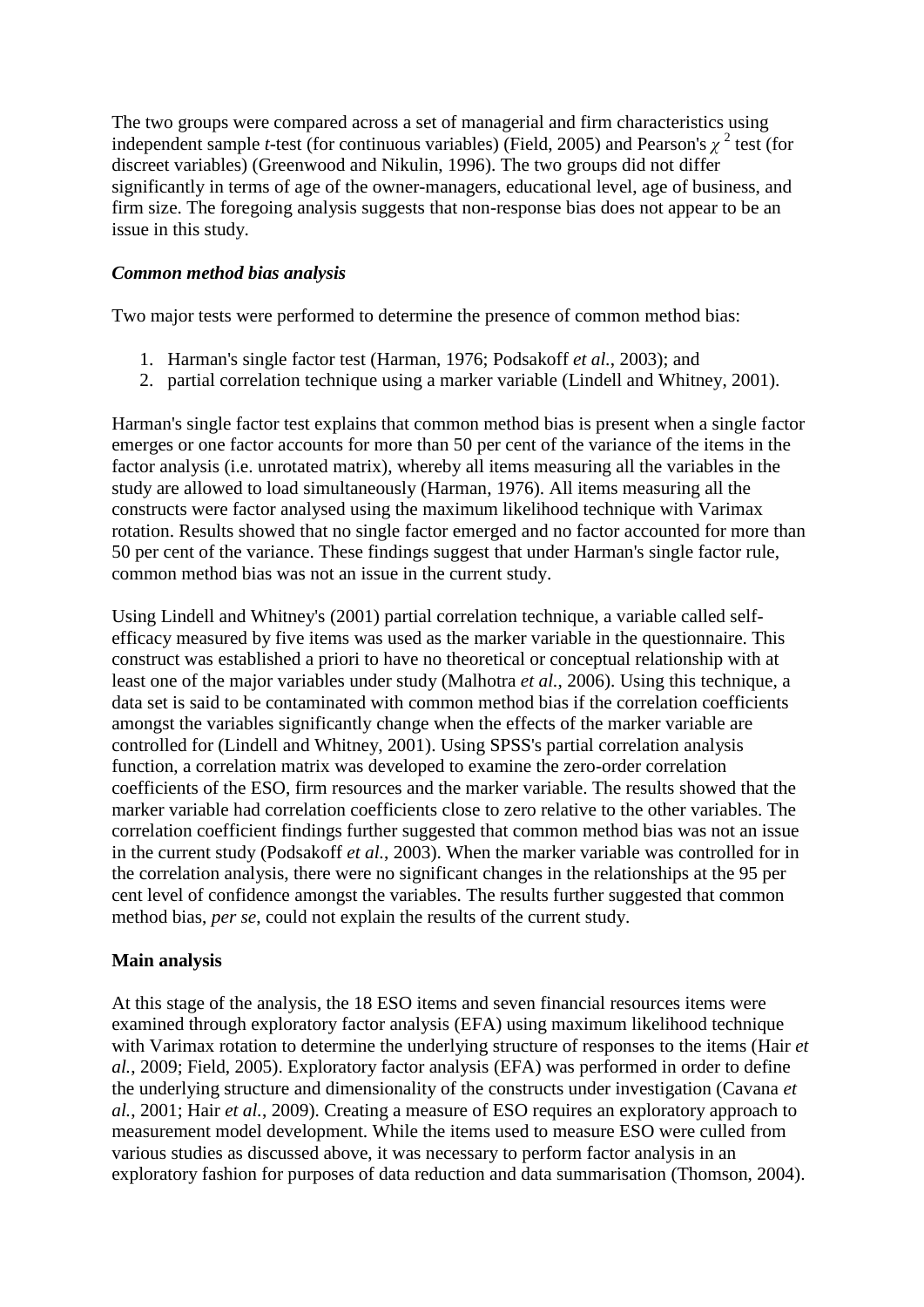By doing so, the constructs that will be used in subsequent analysis are composed of purified items or measures (Hair *et al.*[, 2009\)](http://www.emeraldinsight.com/journals.htm?issn=1747-1117&volume=8&issue=2&articleid=17036391&show=html#idb40).

The constructs and their corresponding indicators/items were judged as reflective (rather than formative) based on the following criteria:

- the direction of causality is from construct to items:
- the indicators are manifestations of the construct;
- changes in the construct do cause changes in the indicators;
- indicators of a construct have the same or common theme:
- dropping an indicator does not alter the conceptual domain of the construct; and
- indicators of a construct co-vary with each other [\(Jarvis](http://www.emeraldinsight.com/journals.htm?issn=1747-1117&volume=8&issue=2&articleid=17036391&show=html#idb39) *et al.*, 2003; Diamantopolous [and Siguaw, 2006\)](http://www.emeraldinsight.com/journals.htm?issn=1747-1117&volume=8&issue=2&articleid=17036391&show=html#idb27).

Reflective indicators were developed with the view that they all measure the same underlying phenomenon based on the theoretical and conceptual domains of the construct capturing that specific phenomenon [\(Diamantopolous and Siguaw, 2006\)](http://www.emeraldinsight.com/journals.htm?issn=1747-1117&volume=8&issue=2&articleid=17036391&show=html#idb27).

The results of EFA revealed three underlying factors (see [Table I\)](http://www.emeraldinsight.com/journals.htm?issn=1747-1117&volume=8&issue=2&articleid=17036391&show=html#id3680080205001.png). The results of the factor analysis suggest that ESO as measured in this study has three facets. The first factor consisted of six items which describe the firm's overall familiarity or knowledge of environmental issues and practices. This factor was subsequently labelled as "awareness of environmental sustainability issues'. The second factor consisted of eight items that describe the different environmentally sustainable practices or activities that are actually done by the firms. Accordingly, this factor was named "actions for environmental sustainability". The last factor consisted of four items that reflect the reported perceived benefits of implementing environmentally sustainable practices. This factor was labelled "appreciation of environmental sustainability". The three factors showed highly acceptable levels of homogeneity as indicated by Cronbach's *α* values ranging from 0.88 to 0.89 given the exploratory nature of the study (Hair *et al.*[, 2009;](http://www.emeraldinsight.com/journals.htm?issn=1747-1117&volume=8&issue=2&articleid=17036391&show=html#idb40) [Field, 2005\)](http://www.emeraldinsight.com/journals.htm?issn=1747-1117&volume=8&issue=2&articleid=17036391&show=html#idb30).

The same process of exploratory factor analysis was performed on the seven items measuring the financial resources of the firm (see [Table II\)](http://www.emeraldinsight.com/journals.htm?issn=1747-1117&volume=8&issue=2&articleid=17036391&show=html#id3680080205002.png). The result showed only one underlying factor subsuming all seven items. This factor has an acceptable level of homogeneity as shown by its Cronbach's *α* value.

Based on the mean, standard deviation values, and correlation coefficients of the variables as shown in [Table III,](http://www.emeraldinsight.com/journals.htm?issn=1747-1117&volume=8&issue=2&articleid=17036391&show=html#id3680080205003.png) the sample firms were more inclined to "agree" with the items describing the three facets of ESO. For example, the mean value of 5.62 for the construct "appreciation of environmental sustainability" suggests that the sample firms tend to "slightly agree" or "agree" with the statements subsumed under this construct. On the other hand, the relatively low value of the mean for financial resources indicates that the sample firms tend to "slightly disagree" with the statements indicating low levels of financial resources. Furthermore, the sample firms are relatively small (17.95 employees) and young firms (14.10 years old) with an average advertising budget of between PHP10,000 and PHP50,000 annually, as indicated by the mean of 2.56 in the five-point scale.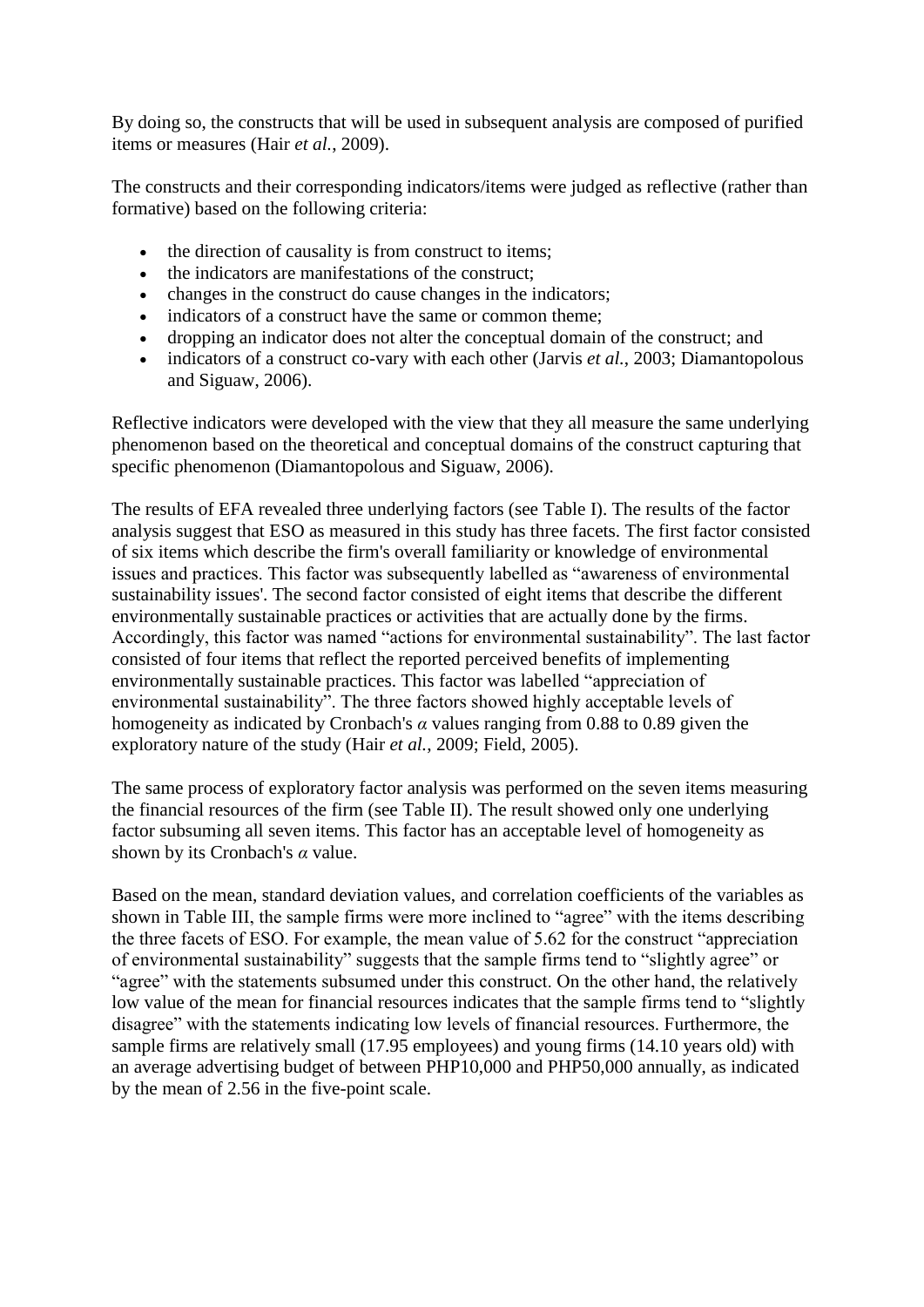#### **Testing the propositions**

Multiple regression was used in order to test the propositions of the current study. The four independent variables representing firm resources were regressed to the three facets of ESO. The analysis used the ordinary least squares (OLS) method with confirmatory testing using Stata's robust function. Robust regression is recommended as a confirmatory technique to deal with common regression issues including outliers and heteroscedasticity [\(Acock, 2010;](http://www.emeraldinsight.com/journals.htm?issn=1747-1117&volume=8&issue=2&articleid=17036391&show=html#idb1) [Hamilton, 1992\)](http://www.emeraldinsight.com/journals.htm?issn=1747-1117&volume=8&issue=2&articleid=17036391&show=html#idb41). In an exploratory study, the robust regression technique will add rigour to the results of the study as it has the capability to address issues that the OLS regression may not be able to deal with given the lack of previously available empirical baseline data on the topic.

The results (see [Table IV\)](http://www.emeraldinsight.com/journals.htm?issn=1747-1117&volume=8&issue=2&articleid=17036391&show=html#id3680080205004.png) indicate that only firm age is consistently and positively associated with the three facets of ESO. The other proxy indicators of firm resources do not indicate any significant relationship with ESO. The results show that the empirical evidence supports only  $P_1$ <sup>2</sup> among the four propositions explored in this study. However, the  $r^2$  value suggests a very small effect size, which is indicative of the low power of the independent variables to explain the variances of the three dependent variables. The small sample size and the lack of diversity of the sample firms in terms of firm size may have contributed to this small effect size. Furthermore, the low coefficients of firm age as it relates to the three facets of ESO suggest that the relationship may be significant but inadequate in terms of substantive meaningfulness [\(Pedhazur, 1982\)](http://www.emeraldinsight.com/journals.htm?issn=1747-1117&volume=8&issue=2&articleid=17036391&show=html#idb63).

#### **Discussion, conclusion and implications for future research**

The results of this exploratory study on the ESO of small firms in The Philippines challenge two popular notions of environmental sustainability in the Philippine business context. First, the study offers empirical evidence that small firms are very much capable of instituting sustainable business practices regardless of their resources. This is contrary to the view that small firms are generally unable to pursue sustainable practices relative to larger firms [\(Court, 1996;](http://www.emeraldinsight.com/journals.htm?issn=1747-1117&volume=8&issue=2&articleid=17036391&show=html#idb23) [Holland and Gibbon, 1997\)](http://www.emeraldinsight.com/journals.htm?issn=1747-1117&volume=8&issue=2&articleid=17036391&show=html#idb43). While these sustainability-orientated activities may not be as grand in scale as those done by large firms, it is sufficient to recognise the evidence that small firms in the Philippines also contribute to sustainable development in ways proportionate to their size. One plausible explanation for this particular finding is that financial resources are essential but not the ultimate determinant on why firms pursue a more proactive ESO.

The majority of the sample firms are aware of various environmental issues confronting the local communities where they do business. In many of the sample firms, awareness was translated into specific actions towards environmental sustainability. Secondly, the empirical evidence suggests that firm resources are not necessarily the prime determinants for a firm to have intense levels of ESO. The lack of resources, which is an inherent problem in small firms, does not appear to be a major barrier to becoming sustainability-orientated. Resources are important to fuel strategy-making and implementation within the firm. However, the results of this exploratory study suggest that there may be other salient organisational factors that propel the ESO of small firms. Factors such as organisational culture [\(Linnenluecke and](http://www.emeraldinsight.com/journals.htm?issn=1747-1117&volume=8&issue=2&articleid=17036391&show=html#idb51)  [Griffiths, 2010\)](http://www.emeraldinsight.com/journals.htm?issn=1747-1117&volume=8&issue=2&articleid=17036391&show=html#idb51), willingness and creativity [\(Martin-Tapia](http://www.emeraldinsight.com/journals.htm?issn=1747-1117&volume=8&issue=2&articleid=17036391&show=html#idb54) *et al.*, 2010; [Linnenluecke and](http://www.emeraldinsight.com/journals.htm?issn=1747-1117&volume=8&issue=2&articleid=17036391&show=html#idb51)  [Griffiths, 2010;](http://www.emeraldinsight.com/journals.htm?issn=1747-1117&volume=8&issue=2&articleid=17036391&show=html#idb51) [Lee and Klassen, 2008;](http://www.emeraldinsight.com/journals.htm?issn=1747-1117&volume=8&issue=2&articleid=17036391&show=html#idb48) [Keijzers, 2002\)](http://www.emeraldinsight.com/journals.htm?issn=1747-1117&volume=8&issue=2&articleid=17036391&show=html#idb44), for instance may offer better explanations on why some small firms are more inclined to incorporate sustainability issues in its business decision-making and activities than others.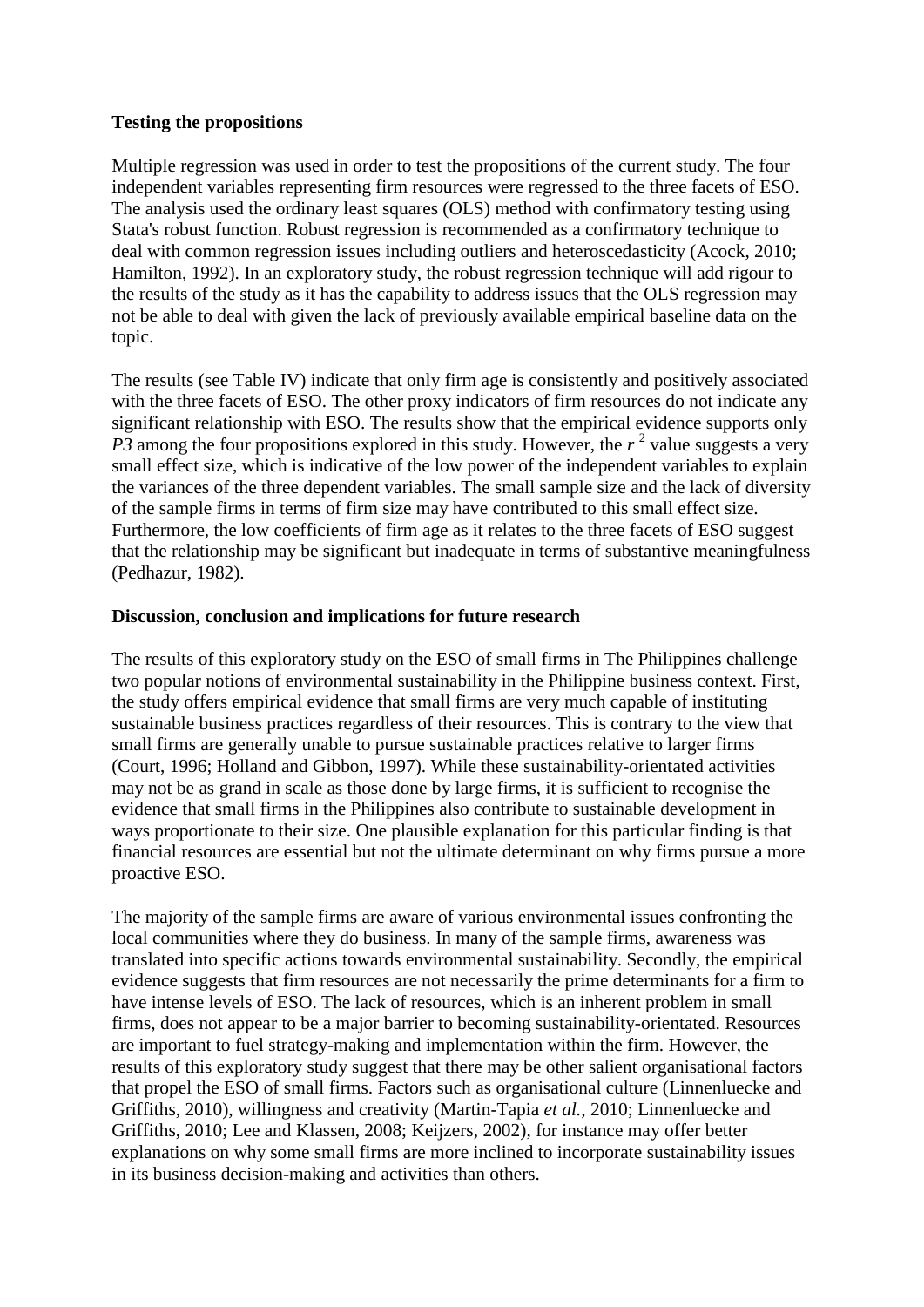This study also provides new insights on current understanding of ESO as a firm-level strategic stance towards proactive environmental responsiveness and adaptation. The study's initial finding that ESO in the context of small firms in a developing economy has three facets suggests the multi-dimensionality of the construct. The first facet – i.e. awareness of environmental sustainability issues – captures the extent to which firms are aware of the pressing environmental issues that may have profound actual or potential impact on all residents of the locality, including the business firms. Awareness of environmental issues is a basic but important component of a firm's strategic orientation as a precondition towards the identification, adoption or implementation of measures in response to those issues.

The second facet – i.e. actions for environmental sustainability – captures the nature and extent of sustainable business activities that a firm has actually implemented. A firm's ESO as a strategic stance must be manifested through actual conduct or behaviour within the firm. This action-based component indicates that ESO does not only measure the firm's tendency, proclivity or inclination towards environmental sustainability but also the actual behaviour of the firm which provides substantive value to the construct.

The third facet – i.e. appreciation for environmental sustainability – describes the extent to which firms enjoy the tangible benefits of being proactive in fulfilling their ecological responsibility. Firms are likely to sustain their activities demonstrative of their ESO if they have an appreciation of the positive returns of these endeavours in their overall business over the long term. The three facets – which may be aptly called the "3A's" of ESO – synergistically drive the firm's overall strategic stance towards environmental sustainability.

The current study, however, has a number of limitations that point out issues for future investigation. First, the sample size needs to be expanded to include firms of more diverse sizes, such as medium-sized firms, to uncover further variations on the firms' ESO. It is important to examine in future studies the relevance and applicability of the measurement model of ESO on a larger group of SMEs in different sectors, industries and countries. The current study's focus on small firms in The Philippines suggests that the findings may not be necessarily generalisable to SMEs within the country or overseas. Given the international variations in classifying firms according to their size and financial capacity, firms classified as small in The Philippines may be categorised differently in other countries. Hence, the findings of the current study may not necessarily represent the financial position and ESO of firms that are categorised as "small" in other countries. Furthermore, cross-national differences in regulatory and business environments have the potential to cause variations in the ESO of firms regardless of their financial capability. In more developed countries, firms may have higher levels of ESO relative to firms in developing countries like the Philippines due to more stringent environmental regulatory frameworks.

Second, the measurement of ESO did not take into account the extent or magnitude of specific sustainability measures that firms undertake. It also did not take into consideration the extent to which firms undertake these sustainability measures as a matter of compliance or as a demonstration of the firm's proactive stance towards sustainability. It is important therefore to examine other drivers, motivations and enablers of ESO. More importantly, the conceptual definition of ESO as used in this study is limited to issues concerning business activities in relation to the natural environment. The current study recognises that sustainability encompasses not just natural environmental issues but also cultural and social environmental concerns that are beyond the scope of the current study. Finally, future studies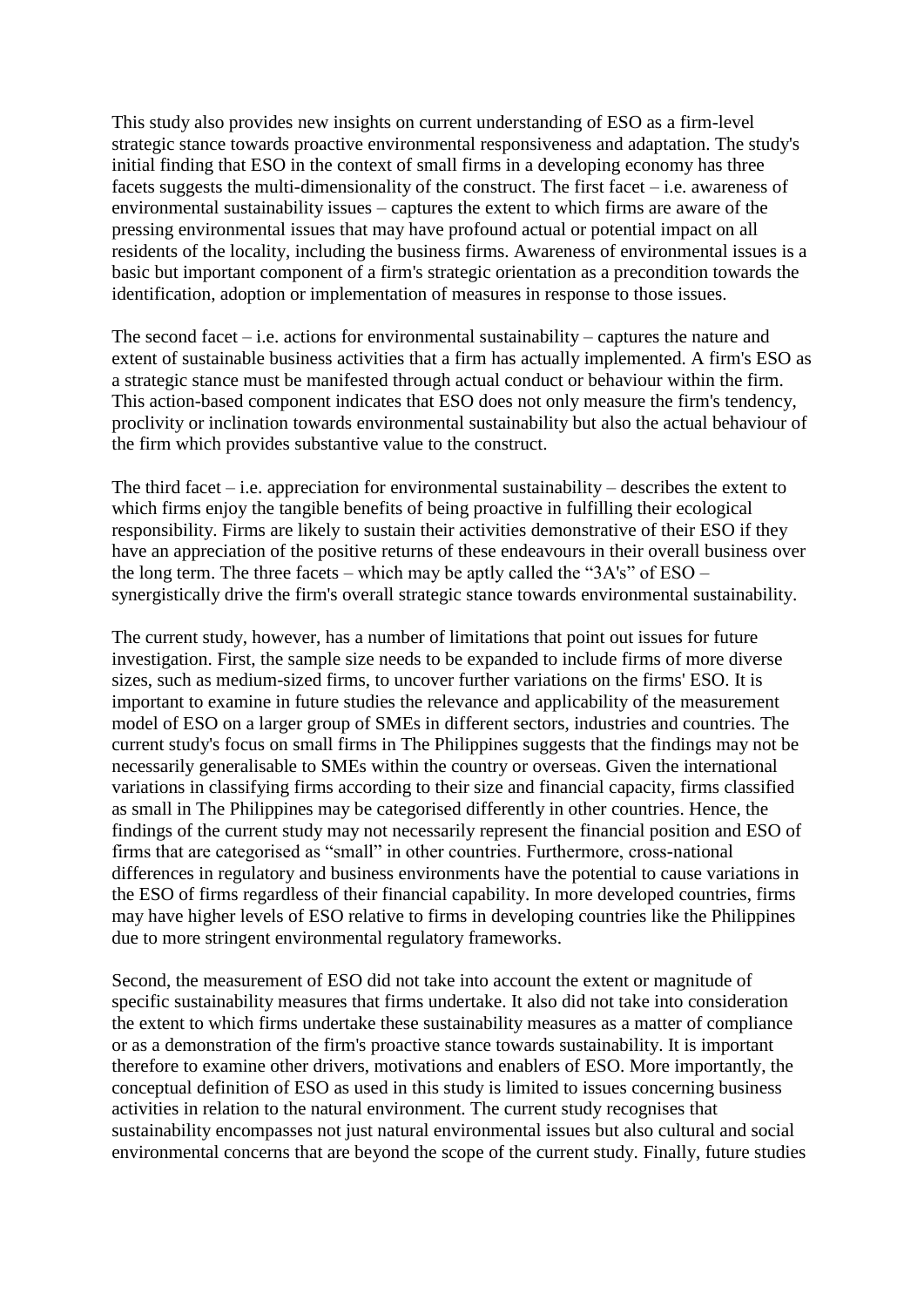need to examine the potential effects of social desirability bias on the results of studies dealing with sustainability issues in business.

| Table I Exploratory factor analysis: ESO items                                                                                                                                                                                                                                                                                                                                      |                                                                    |                                                                       |                                                                |  |  |  |  |
|-------------------------------------------------------------------------------------------------------------------------------------------------------------------------------------------------------------------------------------------------------------------------------------------------------------------------------------------------------------------------------------|--------------------------------------------------------------------|-----------------------------------------------------------------------|----------------------------------------------------------------|--|--|--|--|
| ltems                                                                                                                                                                                                                                                                                                                                                                               | Awareness of<br>environmental sustainability<br>issues<br>Loadings | Factors<br>Actions for<br>environmental<br>sustainability<br>Loadings | Appreciation of<br>environmental<br>sustainability<br>Loadings |  |  |  |  |
| 1. Knowledge about climate change<br>2. Waste management issues in the city<br>3. Issues about sources of drinking water<br>4. Issues concerning source of electricity<br>5. Role of businesses in environmental protection<br>6. Environmental protection programs<br>Cronbach's $\alpha = 0.89$                                                                                   | 0.91<br>0.89<br>0.90<br>0.79<br>0.85<br>0.75                       |                                                                       |                                                                |  |  |  |  |
| 7. Practice recycling of wastes<br>8. Water and electricity conservation<br>9. Training on environmental awareness<br>10. Participation in environmental programs<br>11. Low impact manufacturing technology<br>12. Communicate with customers/buyers<br>13. Deal with environment-friendly suppliers<br>14. Develop sustainable products or services<br>Cronbach's $\alpha = 0.91$ |                                                                    | 0.94<br>0.96<br>0.89<br>0.91<br>0.89<br>0.90<br>0.92<br>0.89          |                                                                |  |  |  |  |
| 15. Environmental protection is part of business<br>16. Practices are good for my business<br>17. Gain more customers<br>18. Proud to do business in local community<br>Cronbach's $\alpha = 0.88$                                                                                                                                                                                  |                                                                    |                                                                       | 0.91<br>0.90<br>0.89<br>0.93                                   |  |  |  |  |
| Eigenvalues<br>Percentage of variance explained<br>Cumulative percentage<br>Iterations<br>KMO<br>Bartlett's test of sphericity, $\chi^2$ (df = 135, p < 0.05)                                                                                                                                                                                                                       | 4.95<br>42.25<br>42.25<br>9<br>0.89<br>3,585.29                    | 2.71<br>15.72<br>57.97                                                | 1.95<br>9.52<br>67.49                                          |  |  |  |  |

#### *Table IExploratory factor analysis: ESO items*

| Table II Exploratory factor analysis: financial resources items                                                                                                                                                                                                                                                                                           |                                                      |
|-----------------------------------------------------------------------------------------------------------------------------------------------------------------------------------------------------------------------------------------------------------------------------------------------------------------------------------------------------------|------------------------------------------------------|
| Financial resources items                                                                                                                                                                                                                                                                                                                                 | Loadings                                             |
| 1. Adequate financial resources<br>2. No difficulty gaining access to credit and loans<br>3. Always has positive cash flows<br>4. Raise the funds to support expansion plans<br>5. Financial resources to train employees<br>6. Financial resource to buy new machinery<br>7. Financial resource for environmental programs<br>Cronbach's $\alpha = 0.92$ | 0.97<br>0.96<br>0.80<br>0.85<br>0.89<br>0.92<br>0.93 |
| Eigenvalues<br>Percentage of variance explained<br>Iterations<br>KMO.<br>Bartlett's test of sphericity, $\chi^2$ (df = 0.48,<br>p < 0.05                                                                                                                                                                                                                  | 3.52<br>75.29<br>5<br>0.91<br>562.35                 |

*Table IIExploratory factor analysis: financial resources items*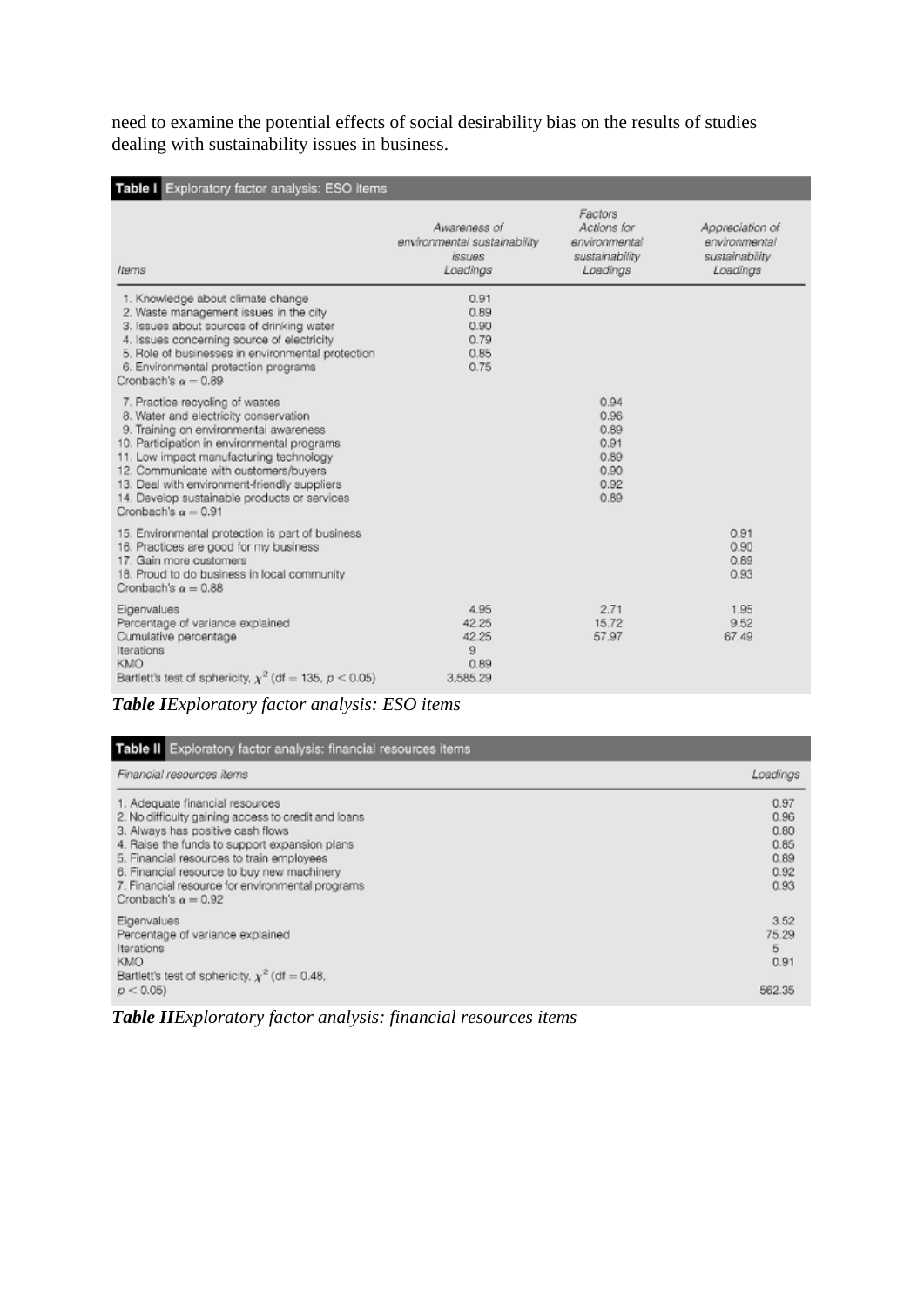| Table III Construct correlation and descriptive statistics |       |           |         |            |         |         |             |      |     |
|------------------------------------------------------------|-------|-----------|---------|------------|---------|---------|-------------|------|-----|
| Constructs and variables                                   | Mean  | <b>SD</b> | AW      | <b>ACT</b> | APP     | FIN     | <b>SIZE</b> | AGE  | ADV |
| Awareness (AW)                                             | 5.91  | 1.57      |         |            |         |         |             |      |     |
| Action (ACT)                                               | 5.51  | .56       | $0.79*$ |            |         |         |             |      |     |
| Appreciation (APP)                                         | 5.62  | 1.53      | $0.81*$ | $0.78*$    |         |         |             |      |     |
| Financial resources (FIN)                                  | 3.86  | 1.92      | $0.12*$ | $0.13*$    | 0.08    |         |             |      |     |
| Firm size (SIZE)                                           | 17.95 | 13.47     | 0.08    | 0.09       | 0.10    | $0.19*$ |             |      |     |
| Firm age (AGE)                                             | 14.10 | 11.16     | $0.11*$ | $0.14*$    | $0.12*$ | 0.09    | 0.14        |      |     |
| Advertising budget (ADV)                                   | 2.56  | 1.14      | 0.05    | 0.09       | 0.11    | $0.54*$ | 0.45        | 0.18 |     |
|                                                            |       |           |         |            |         |         |             |      |     |

Notes: SD, standard deviation; \*p< 0.05

*Table IIIConstruct correlation and descriptive statistics*

| Table IV Multiple regression models                                                     |                                            |         |                                                                            |         |                                        |         |  |  |
|-----------------------------------------------------------------------------------------|--------------------------------------------|---------|----------------------------------------------------------------------------|---------|----------------------------------------|---------|--|--|
| Independent variables                                                                   | Awareness<br>$\beta$ (SE)<br>OLS<br>Robust |         | Dependent variables: three facets of ESO<br>Actions<br>$\beta$ (SE)<br>OLS | OLS     | Appreciation<br>$\beta$ (SE)<br>Robust |         |  |  |
| Constant                                                                                | $3.34*$                                    | $3.35*$ | $3.50*$                                                                    | $3.49*$ | $3.43*$                                | $3.42*$ |  |  |
|                                                                                         | (0.56)                                     | (0.61)  | (0.55)                                                                     | (0.60)  | (0.54)                                 | (0.55)  |  |  |
| Financial resources                                                                     | 0.04                                       | 0.05    | 0.07                                                                       | 0.08    | 0.07                                   | 0.06    |  |  |
|                                                                                         | (0.08)                                     | (0.08)  | (0.08)                                                                     | (0.08)  | (0.07)                                 | (0.07)  |  |  |
| Firm size                                                                               | 0.02                                       | 0.01    | 0.08                                                                       | 0.08    | 0.09                                   | 0.10    |  |  |
|                                                                                         | (0.01)                                     | (0.01)  | (0.01)                                                                     | (0.01)  | (0.01)                                 | (0.02)  |  |  |
| Firm age                                                                                | $0.11*$                                    | $0.12*$ | $0.13*$                                                                    | $0.13*$ | $0.11*$                                | $0.10*$ |  |  |
|                                                                                         | (0.08)                                     | (0.07)  | (0.09)                                                                     | (0.08)  | (0.08)                                 | (0.09)  |  |  |
| Advertising budget                                                                      | 0.06                                       | 0.07    | 0.10                                                                       | 0.09    | 0.09                                   | 0.07    |  |  |
|                                                                                         | (0.11)                                     | (0.10)  | (0.12)                                                                     | (0.10)  | (0.07)                                 | (0.09)  |  |  |
| $r^2$                                                                                   | 0.08                                       |         | 0.09                                                                       |         | 0.09                                   |         |  |  |
| Durbin-Watson                                                                           | 1.26                                       |         | 1.29                                                                       |         | 1.23                                   |         |  |  |
| <b>F</b> values<br>Notes: 8 standardised hets coefficient: SE standard error: "n < 0.05 | 2.59"                                      | 2.59"   | $2.56*$                                                                    | $2.56*$ | $2.79*$                                | $2.79*$ |  |  |

*Table IVMultiple regression models*

# **References**

Acock, A. (2010), *A Gentle Introduction to Stata*, 3rd ed., Stata Press, College Station, TX, .

Agarwala, T. (1993), "Corporate environmental strategy: a perspective and a theoretical framework", *Social Responsibility Journal*, Vol. 1 No.3/4, pp.167-78.

Alcaniz, E., Herrera, A., Perez, R., Alcami, J. (2010), "Latest evolution of academic research in corporate social responsibility: an empirical analysis", *Social Responsibility Journal*, Vol. 6 No.3, pp.332-44.

Aldaba, R. (2008), "SMEs in the Philippine manufacturing industry and globalisation: meeting the development challenges", Discussion Paper 2008-15, Philippine Institute for Development Studies, Manila, .

Aragon-Correa, J., Sharma, S. (2003), "A contingent resource-based view of proactive corporate environmental strategy", *Academy of Management Review*, Vol. 28 No.1, pp.71-88.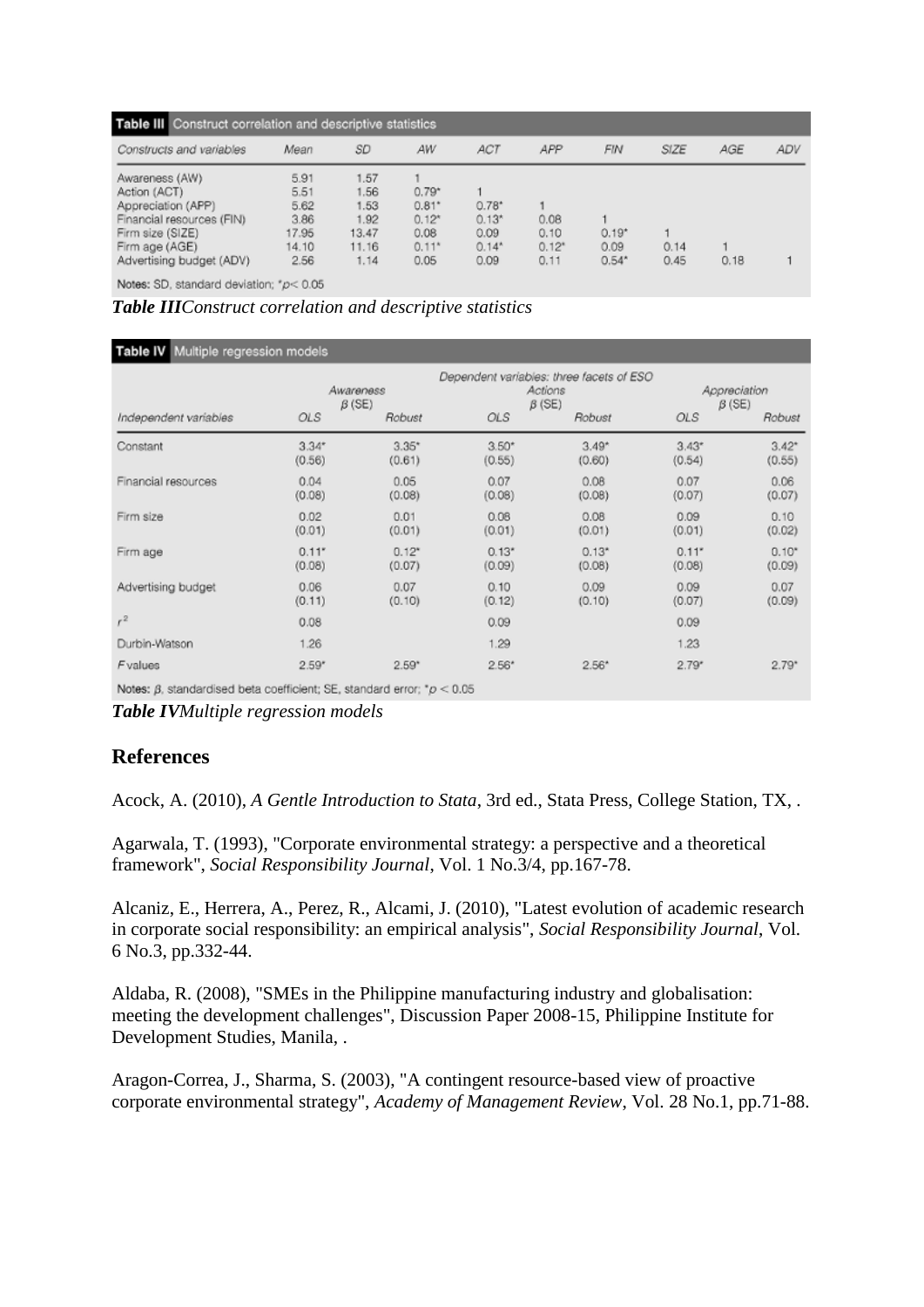Aragon-Correa, J., Hurtado-Torres, N., Sharma, S., Garcia-Morales, V. (2008), "Environmental strategy and performance in small firms: a resource-based perspective", *Journal of Environmental Management*, Vol. 86 No.1, pp.88-103.

Armstrong, J., Overton, T. (1977), "Estimating non-response bias in mail surveys", *Journal of Marketing Research*, Vol. 14 No.3, pp.396-402.

Ayyagari, M., Beck, T., Demirguc-Kunt, A. (2003), "Small and medium enterprises across the globe: a new database", Policy Research Working Paper WPS 3127, Development Research Group, The World Bank, Washington, DC, .

Babbie, E. (2007), *The Practice of Social Research*, 11th ed., Wadsworth, Belmont, CA, .

Bagozzi, R., Yi, Y., Phillips, L. (1991), "Assessing construct validity in organisational research", *Administrative Science Quarterly*, Vol. 36 No.3, pp.421-58.

Banerjee, S. (2002), "Corporate environmentalism: the construct and its measurement", *Journal of Business Research*, Vol. 55 No.3, pp.177-91.

Barney, J.B. (1991), "Firm resources and sustained competitive advantage", *Journal of Management*, Vol. 17 No.1, pp.99-120.

Biemer, P. (2001), "Nonresponse bias and measurement bias in a comparison of face to face and telephone interviewing", *Journal of Official Statistics*, Vol. 17 No.2, pp.295-320.

Black, L., Härtel, C. (2004), "The five capabilities of socially responsible companies", *Journal of Public Affairs*, Vol. 4 No.2, pp.125-44.

Bonaccorsi, A. (1992), "On the relationship between firm size and export intensity", *Journal of International Business Studies*, Vol. 23 No.4, pp.605-35.

Borga, F., Citterio, A., Noci, G., Pizzurno, E. (2009), "Sustainability report in small enterprises: case studies in Italian furniture companies", *Business Strategy and the Environment*, Vol. 18 No.3, pp.162-76.

Bos-Brouwers, H. (2010), "Corporate sustainability and innovation in SMEs: evidence of themes and activities in practice", *Business Strategy and the Environment*, Vol. 19 No.7, pp.417-35.

Branzei, O., Vertinsky, I. (2002), "Eco-sustainability orientation in China and Japan: differences between proactive and reactive firms", *Research in Corporate Sustainability: The Evolving Theory and Practice of Organizations in the Natural Environment*, Edward Elgar, Northampton, MA, pp.85-122.

Brundtland Commission (1987), *Our Common Future*, Report of the World Commission on Environment and Development, published as an Annex to General Assembly Document A/42/427, Development and International Co-operation: Environment, August 2, World Commission on Environment and Development,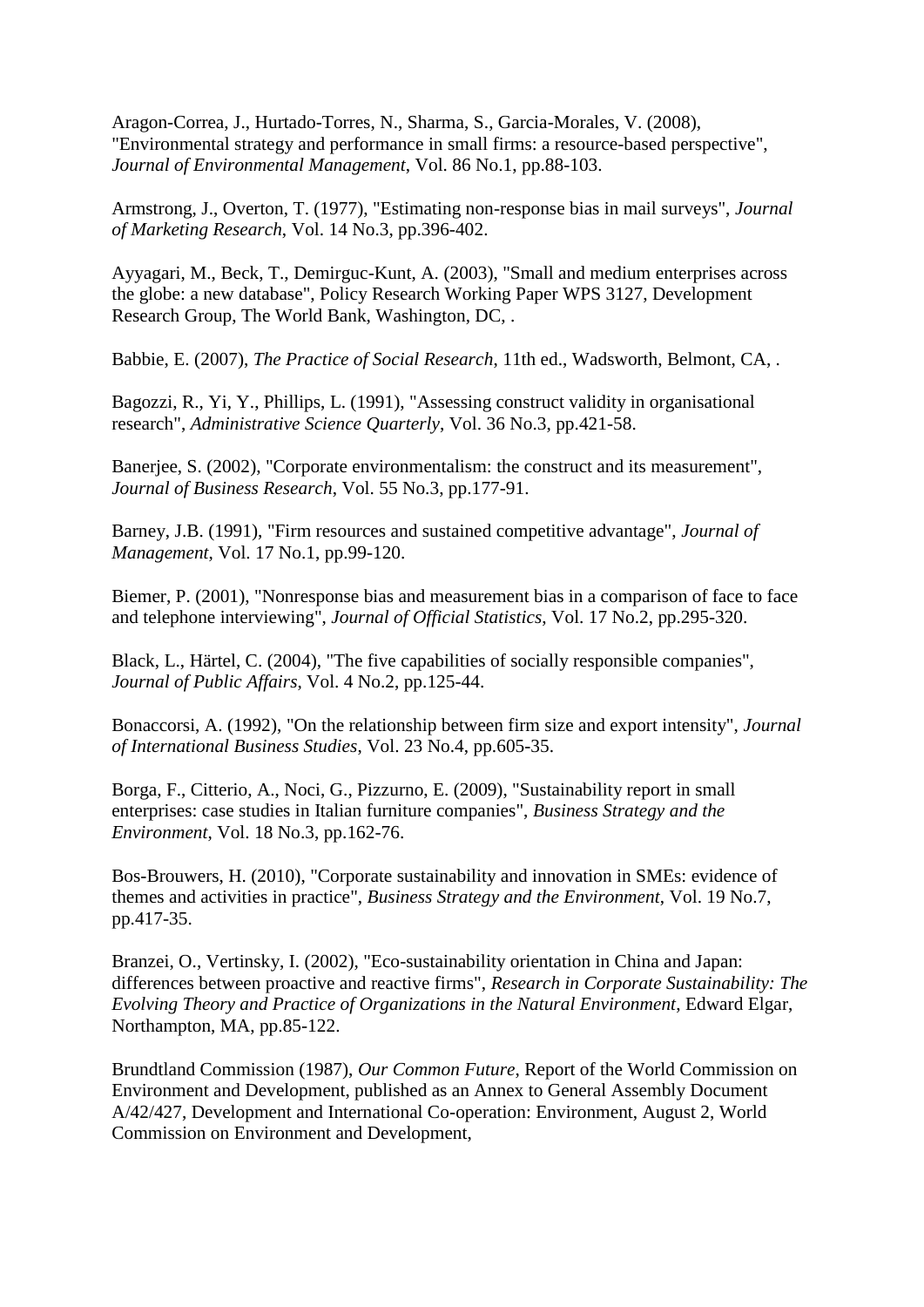Carroll, A. (1979), "A three-dimensional conceptual model of corporate performance", *Academy of Management Review*, Vol. 4 No.4, pp.497-505.

Carroll, A. (1991), "The pyramid of corporate social responsibility: toward the moral management of organisational stakeholders", *Business Horizons*, Vol. July/August pp.39-48.

Cavana, R., Delahaye, B., Sekaran, U. (2001), *Applied Business Research: Qualitative and Quantitative Methods*, Wiley, Milton, .

Court, P. (1996), *Encouraging the Use of Environmental Management Systems in the Small and Medium Sized Business Sector*, Green College Centre for Environmental Policy and Understanding, University of Oxford, Oxford, .

Czaja, R., Blair, J. (2005), *Designing Surveys: A Guide to Decisions and Procedures*, 2nd ed., Pine Forge Press, Thousand Oaks, CA, .

Dangelico, R., Pujari, D. (2010), "Mainstreaming green product innovation: why and how companies integrate environmental sustainability", *Journal of Business Ethics*, Vol. 95 No.3, pp.471-86.

del Brio, J., Junquera, B. (2003), "A review of the literature on environmental innovation management in SMEs: implications for public policies", *Technovation*, Vol. 23 pp.939-48.

Diamantopolous, A., Siguaw, J. (2006), "Formative vs reflective indicators in organisational measure development: a comparison and empirical illustration", *British Journal of Management*, Vol. 17 No.4, pp.263-82.

Elkington, J. (1994), "Towards the sustainable corporation: win-win-win business strategies for sustainable development", *California Management Review*, Vol. 36 No.2, pp.90-100.

Evans, N., Sawyer, J. (2010), "CSR and stakeholders of small business in regional South Australia", *Social Responsibility Journal*, Vol. 6 No.3, pp.433-51.

Field, A. (2005), *Discovering Statistics Using SPSS*, 2nd ed., Sage Publications, London, .

Fraj-Andres, E., Martinez-Salinas, E., Matute-Vallejo, J. (2009), "A multidimensional approach to the influence of environmental marketing and orientation on the firm's organizational performance", *Journal of Business Ethics*, Vol. 88 No.2, pp.263-86.

Gabrielli, V., Balboni, B. (2010), "SME practice towards integrated marketing communications", *Marketing Intelligence & Planning*, Vol. 28 No.3, pp.275-90.

Gadenne, D.L., Kennedy, J., McKeiver, C. (2009), "An empirical study of environmental awareness and practices in SMEs", *Journal of Business Ethics*, Vol. 84 pp.45-63.

Galbreath, J. (2005), "Which resources matter the most to firm success? An exploratory study of resource-based theory", *Technovation*, Vol. 25 pp.979-87.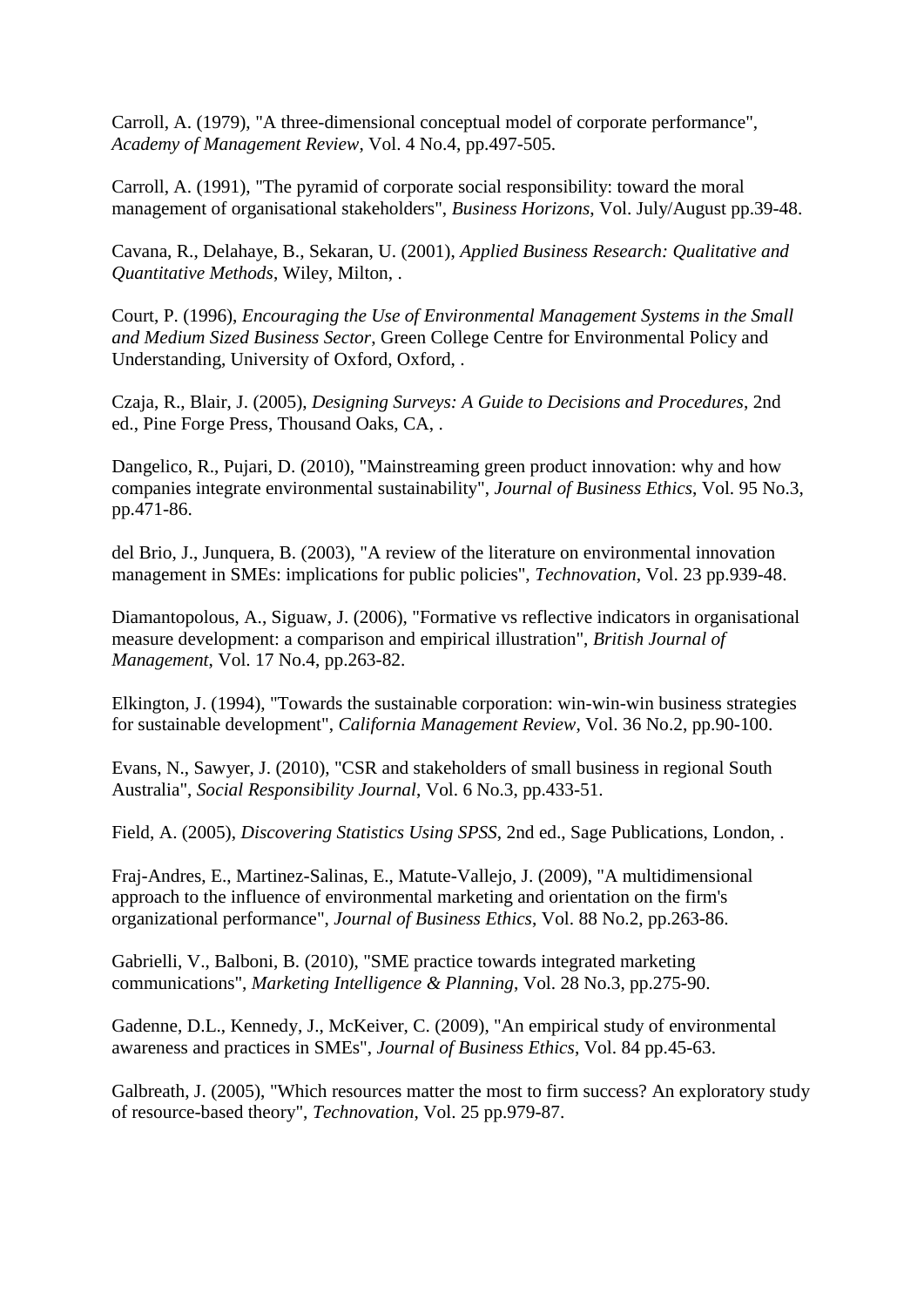Gonzales, P., Sarkis, J., Adenso-Diaz, B. (2008), "Environmental management system certification and its influence on corporate practices: evidence from the automotive industry", *International Journal of Operations & Production Management*, Vol. 28 No.11, pp.1021-41.

Grant, R. (1991), "The resource-based theory of competitive advantage: implications for strategy formulation", *California Management Review*, Vol. 33 No.3, pp.114-35.

Greenwood, P.E., Nikulin, M.S. (1996), *A Guide to Chi-squared Testing*, Wiley, New York, NY, .

Jamali, D., Zanhour, M., Keshinian, T. (2009), "Peculiar strengths and relational attributes of SMEs in the context of CSR", *Journal of Business Ethics*, Vol. 87 pp.355-77.

Jarvis, C., Mackenzie, S., Podsakoff, P. (2003), "A critical review of construct indicators and measurement model misspecification in marketing and consumer research", *Journal of Consumer Research*, Vol. 30 No.2, pp.199-218.

Hair, J., Black, W., Babin, B., Anderson, R. (2009), *Multivariate Data Analysis*, Prentice Hall, Englewood Cliffs, NJ, .

Hamilton, L. (1992), *Regression with Graphics*, Brooks Cole, Monterey, CA, .

Harman, H. (1976), *Modern Factor Analysis*, University of Chicago, Chicago, IL, .

Holland, L., Gibbon, J. (1997), "SMEs in the metal manufacturing, construction and contracting service sectors: environmental awareness and actions", *Eco-Management and Auditing*, Vol. 4 pp.7-14.

Keijzers, G. (2002), "The transition to the sustainable enterprise", *Journal of Cleaner Production*, Vol. 10 pp.349-59.

Kleine, A., Hauff, M. (2009), "Sustainability-driven implementation of corporate social responsibility: application of the integrative sustainability triangle", *Journal of Business Ethics*, Vol. 85 No.3, pp.517-33.

Kuckertz, A., Wagner, M. (2010), "The influence of sustainability orientation on entrepreneurial intentions – investigating the role of business experience", *Journal of Business Venturing*, Vol. 25 pp.524-39.

Lankford, S.V., Buxton, B.P., Hetzler, R., Little, J. (1995), "Response bias and wave analysis of mailed questionnaires in tourism impact assessments", *Journal of Travel Research*, Vol. 33 No.1, pp.8-13.

Lee, S., Klassen, R. (2008), "Drivers and enablers that foster environmental management capabilities in small- and medium-sized suppliers in supply chains", *Production & Operations Management*, Vol. 17 No.6, pp.573-86.

Lepoutre, J., Heene, A. (2006), "Investigating the impact of firm size on small business social responsibility: a critical review", *Journal of Business Ethics*, Vol. 67 pp.257-73.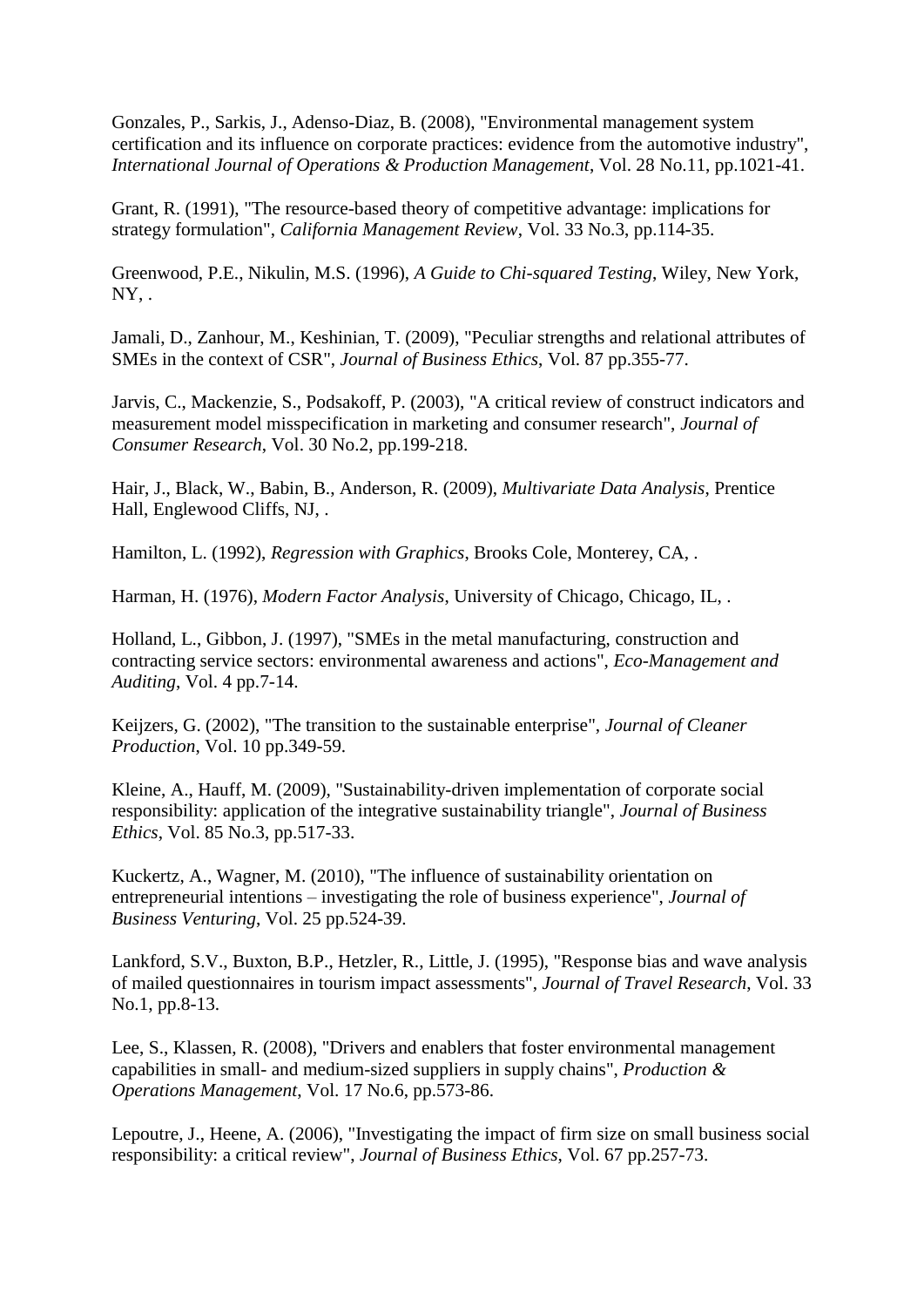Lindell, M.L., Whitney, D. (2001), "Accounting for common method variance in crosssectional research designs", *Journal of Applied Psychology*, Vol. 86 No.1, pp.114-21.

Linnenluecke, M., Griffiths, A. (2010), "Corporate sustainability and organisational culture", *Journal of World Business*, Vol. 45 No.4, pp.357-66.

Luken, R., Stares, R. (2005), "Small business responsibility in developing countries: a threat or an opportunity", *Business Strategy and the Environment*, Vol. 14 pp.38-53.

Malhotra, N., Kim, S., Patil, A. (2006), "Common method variance in is research: a comparison of alternative approaches and a reanalysis of past research", *Management Science*, Vol. 52 No.12, pp.1856-83.

Martin-Tapia, I., Aragon-Correa, J., Rueda-Manzanares, A. (2010), "Environmental strategy and exports in medium, small and micro-enterprises", *Journal of World Business*, Vol. 45 pp.266-75.

Masurel, E. (2007), "Why SMEs invest in environmental measures: sustainability evidence from small and medium-sized printing firms", *Business Strategy and the Environment*, Vol. 16 pp.190-201.

Mir, D., Feitelson, E. (2007), "Factors affecting environmental behaviour in microenterprises: laundry and motor vehicle repair firms in Jerusalem", *International Small Business Journal*, Vol. 25 No.4, pp.383-415.

National Statistics Office (2010), "Manufacturing sector", 2008 Annual Survey of Philippines Business and Industry, National Statistics Office, Manila, available at: www.census.gov.ph/data/aspbi2008/factsheets/D%2008%20ASPBI%20FactsheetREV(mftg). pdf (accessed 26 August 2010), .

Organisation for Economic Co-operation and Development (2004), "SME statistics: towards a more systematic statistical measurement of SME behaviour", Organisation for Economic Co-operation and Development, Paris, background report for the 2nd OECD Conference of Ministers Responsible for Small and Medium Enterprises (SMEs), .

Organisation for Economic Co-operation and Development (2008), "Scoping study on the inclusion of releases and transfers from small and medium-sized enterprises (SMEs) in PRTRs", Organisation for Economic Co-operation and Development, Paris, .

Organisation for Economic Co-operation and Development (2009), "The impact of the global crisis on SME and entrepreneurship financing and policy responses", Centre for Entrepreneurship, SMEs, and Local Development, Organisation for Economic Co-operation and Development, Paris, .

Orlitzky, M., Benjamin, J. (2001), "Corporate social performance and firm risk: a metaanalytic review", *Business & Society*, Vol. 40 No.4, pp.369-96.

Pedersen, E. (2009), "The many and the few: rounding up the SMEs that manage CSR in the supply chain", *Supply Chain Management: An International Journal*, Vol. 14 No.2, pp.109- 16.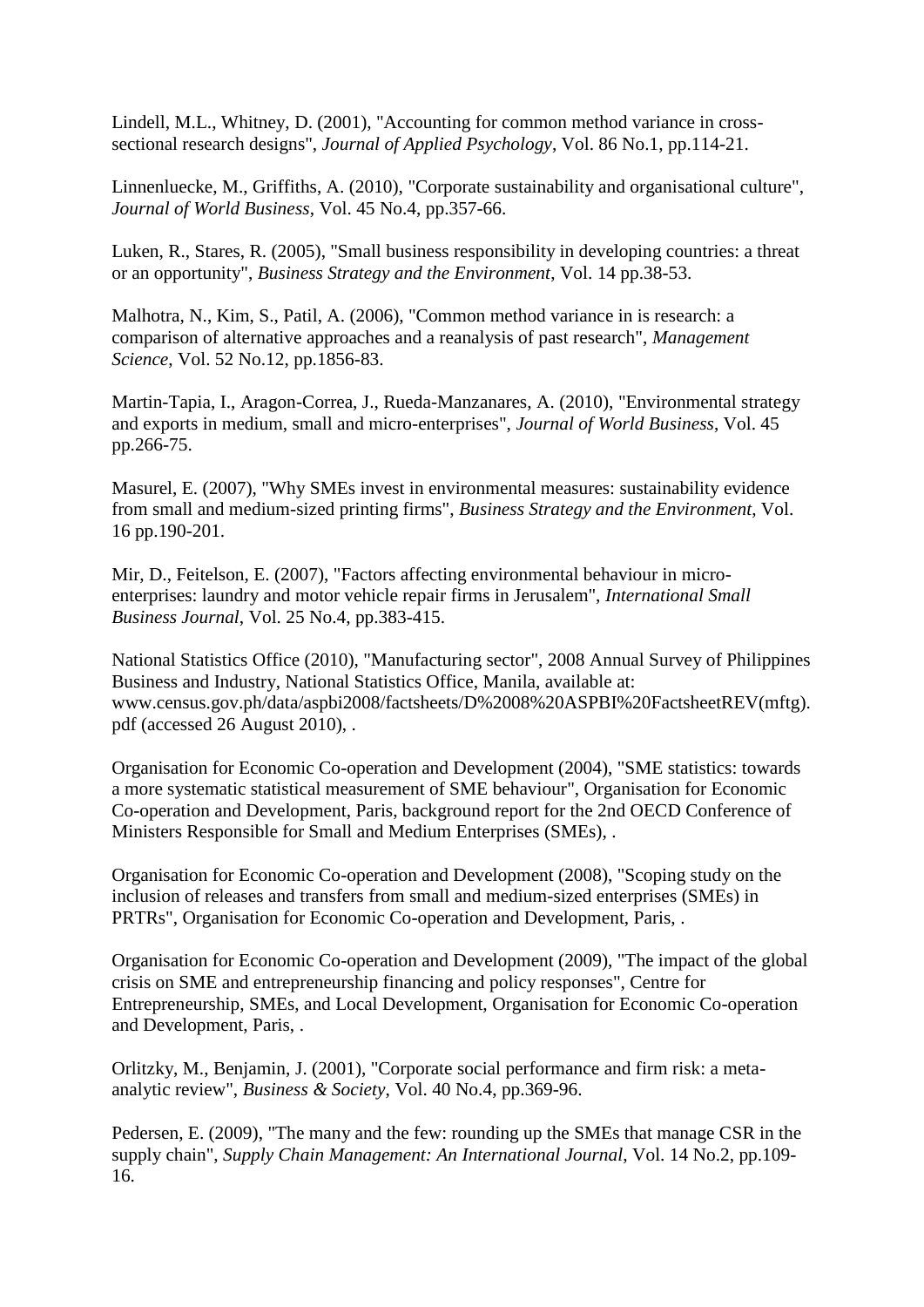Pedhazur, E. (1982), *Multiple Regression in Behavioural Research: Explanation and Prediction*, 2nd ed., Holt, Rinehart and Winston, Forth Worth, TX, .

Penrose, E., Pitelis, C. (2009), *The Theory of the Growth of the Firm*, 4th ed., Oxford University Press, Oxford, .

Perrini, F., Russo, A., Tencati, A. (2007), "CSR strategies of SMEs and large firms: evidence from Italy", *Journal of Business Ethics*, Vol. 74 pp.285-300.

Podsakoff, P., MacKenzie, S., Lee, J.-Y., Podsakoff, N. (2003), "Common method biases in behavioural research: a critical review of the literature and recommended remedies", *Journal of Applied Psychology*, Vol. 88 No.5, pp.879-903.

Reijonen, H. (2010), "Do all SMEs practise same kind of marketing?", *Journal of Small Business and Enterprise Development*, Vol. 17 No.2, pp.279-93.

Rogelberg, S., Stanton, J. (2007), "Understanding and dealing with organisational survey nonresponse", *Organisational Research Methods*, Vol. 10 No.2, pp.195-209.

Roxas, H., Lindsay, V., Ashill, N., Victorio, A. (2009), "Economic accountability in the context of local governance in the Philippines: a structural equation modelling approach", *Asia Pacific Journal of Public Administration*, Vol. 31 No.1, pp.17-38.

Roy, M., Therin, F. (2008), "Knowledge acquisition and environmental commitment in SMEs", *Corporate Social Responsibility and Environmental Management*, Vol. 15 pp.249- 59.

Russo, A., Perrini, F. (2010), "Investigating stakeholder theory and social capital: CSR in large firms and SMEs", *Journal of Business Ethics*, Vol. 91 No.1, pp.207-21.

Sarbutts, N. (2003), "Can SMEs 'do' CSR? A practitioner's view of the ways small- and medium-sized enterprises are able to manage reputation through corporate social responsibility", *Journal of Communication Management*, Vol. 7 No.4, pp.340-7.

Sinha, P., Akoorie, M. (2010), "Sustainable environmental practices in the New Zealand wind industry: an analysis of perceived institutional pressures and the role of exports", *Journal of Asia-Pacific Business*, Vol. 11 No.1, pp.50-74.

Thomson, B. (2004), *Exploratory and Confirmatory Factor Analysis: Understanding Concepts and Applications*, American Psychological Association, Washington, DC, .

Tilley, F., Fuller, T. (2000), "Foresighting methods and their role in researching small firms and sustainability", *Futures*, Vol. 32 pp.149-61.

Udayasankar, K. (2008), "Corporate social responsibility and firm size", *Journal of Business Ethics*, Vol. 83 pp.167-75.

Ullman, J., Newcomb, M. (1998), "Eager, reluctant, and nonresponders to a mailed longitudinal survey: attitudinal and substance use characteristics differentiate respondents", *Journal of Applied Social Psychology*, Vol. 28 No.4, pp.357-75.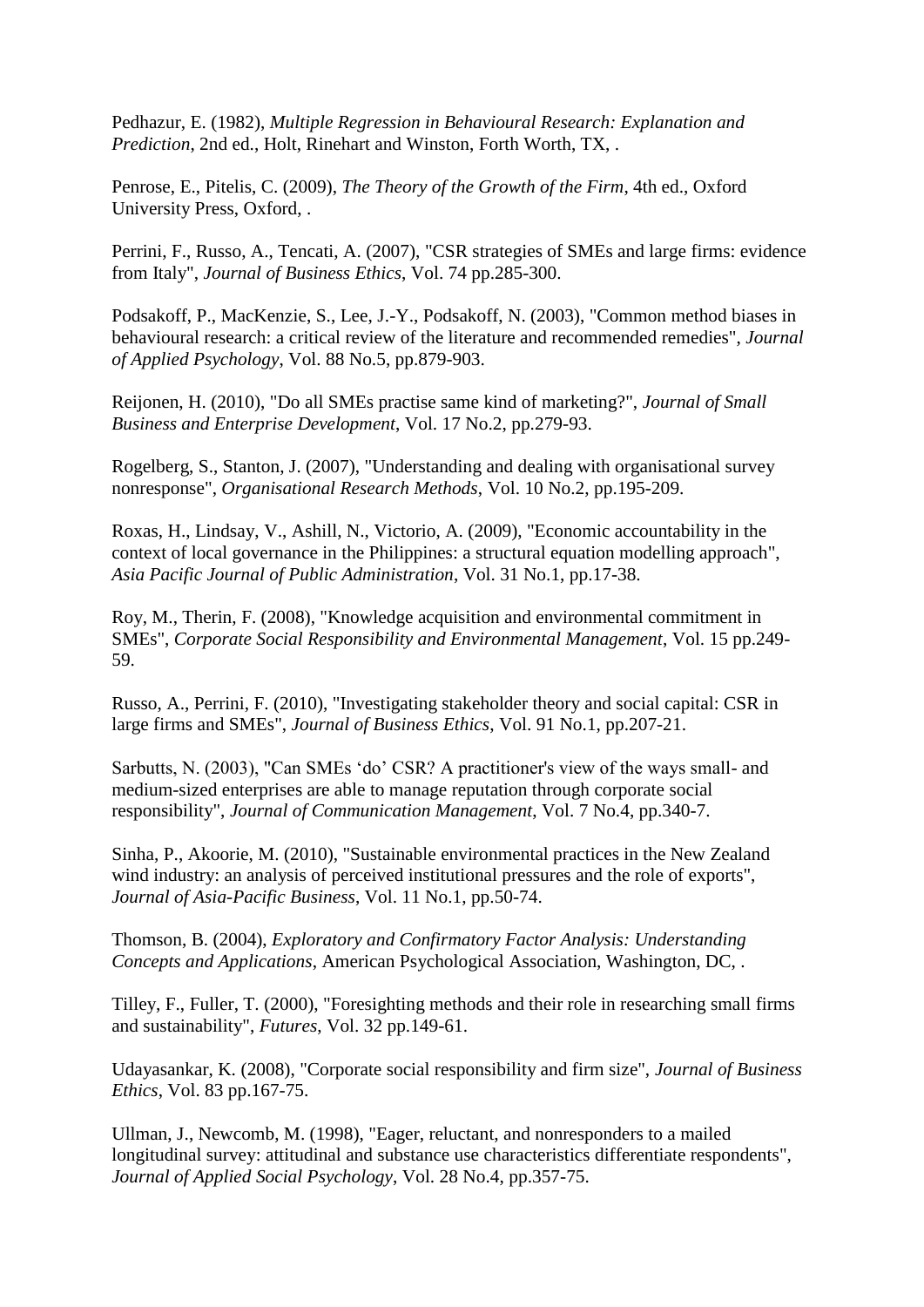van Marrewijk, M. (2003), "Concepts and definitions of CSR and corporate sustainability: between agency and communion", *Journal of Business Ethics*, Vol. 44 pp.95-105.

van Marrewijk, M., Werre, M. (2003), "Multiple levels of corporate sustainability", *Journal of Business Ethics*, Vol. 44 pp.107-19.

Vergalli, S., Poddi, L. (2009), "Does corporate social responsibility affect the performance of firms?", working paper, Fondazione Eni Enrico Mattei, University of Brescia, available at: www.bepress.com/feem/paper313 (accessed September 10, 2010), .

Walker, E., Redmond, J., Sheridan, L., Wang, C., Goeft, U. (2008), "Small and medium enterprises and the environment: barriers, drivers, innovation and best practice", report, Small and Medium Enterprise Research Centre, Edith Cowan University, Perth, .

Walsh, M., Lipinski, J. (2009), "The role of the marketing function in small and medium sized enterprises", *Journal of Small Business and Enterprise Development*, Vol. 16 No.4, pp.569-85.

Wernerfelt, B. (1984), "A resource-based view of the firm", *Strategic Management Journal*, Vol. 5 No.2, pp.171-80.

Wu, W. (2008), "Dimensions of social capital & firm competitiveness improvement: the mediating role of information sharing", *Journal of Management Studies*, Vol. 45 No.1, pp.122-46.

Zikmund, W. (2003), *Business Research Methods*, 7th ed., Thomson South-Western, Cincinnati, OH, .

Zwetsloot, G., van Marrewijk, M. (2004), "From quality to sustainability", *Journal of Business Ethics*, Vol. 55 No.2, pp.79-82.

# **Appendix: Survey questions**

A. ESO items:

- We (i.e. managers/and or employees) have adequate knowledge about climate change and global warming.
- We are aware of the solid and liquid waste management problems in the city.
- We are aware of the problems about the city's sources of drinking water.
- We are aware of the problems about the city's source of electricity.
- We know that businesses have an important role to play in environmental protection.
- We know that there are environmental protection programs organised by the government, business sector, and non-government organisations in the city.
- Recycling of production wastes is a normal practice in our business.
- We are taking action to conserve water and electricity in our business.
- Training of employees includes environmental awareness.
- We participate in voluntary environmental programs.
- We invest in manufacturing technology or machineries that have low impact on the natural environment.
- We communicate with our customers/buyers about environmental issues.